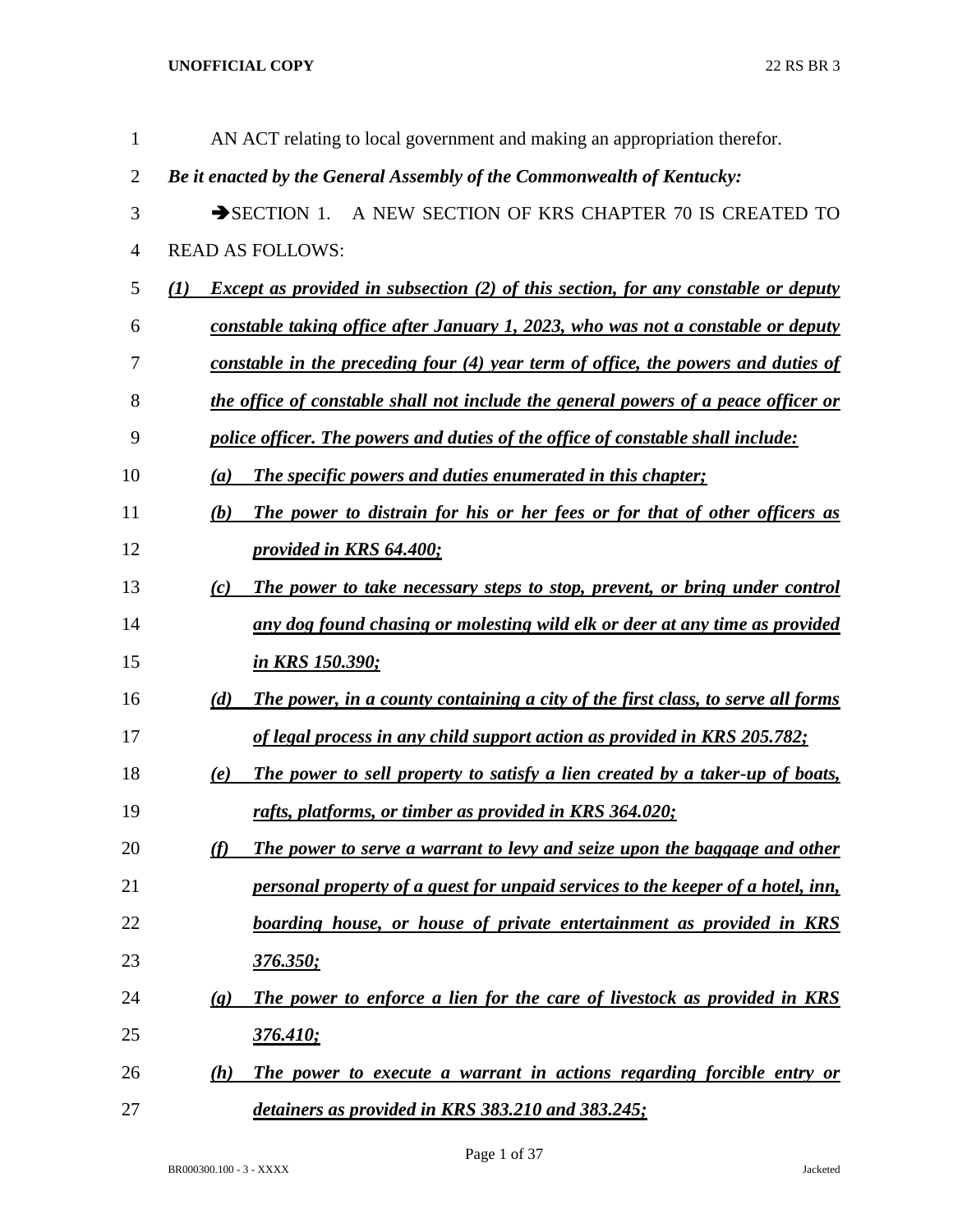| $\mathbf{1}$   | The power to serve subpoenas issued by the Parole Board as provided in<br>(i)                               |
|----------------|-------------------------------------------------------------------------------------------------------------|
| $\overline{2}$ | <b>KRS</b> 439.390; and                                                                                     |
| 3              | The power to take up vagrants, kill mad dogs, kill and bury a distempered<br>(i)                            |
| 4              | horse, ass, or mule, kill and bury cattle, and alter a stud, jackass, or bull as                            |
| 5              | provided in KRS 64.190.                                                                                     |
| 6              | After January 1, 2023, no constable who is elected for the first time or a deputy<br>(2)                    |
| 7              | constable appointed pursuant to Section 12 of this Act shall be granted the                                 |
| 8              | powers generally applicable to peace officers and police officers unless the                                |
| 9              | individual has been certified and maintains his or her certification pursuant to                            |
| 10             | <u>KRS 15.380.</u>                                                                                          |
| 11             | Section 2. KRS 15.707 is amended to read as follows:                                                        |
| 12             | The Prosecutors Advisory Council shall have the power to issue subpoenas requiring the                      |
| 13             | attendance of such witnesses and the production of such records, books, papers, and                         |
| 14             | documents as it may deem necessary for investigation of any matter that it is authorized to                 |
| 15             | consider or reasonably necessary therefor. Subpoenas may be signed and oaths                                |
| 16             | administered by any member of the council. Subpoenas so issued shall be served by any                       |
| 17             | sheriff, <del>[constable, ]</del> police officer, or other peace officer at the request of the council, and |
| 18             | a return of subpoena shall be made to the council in the same manner as similar process                     |
| 19             | in the Circuit Court. Any person who refuses to testify, testifies falsely, or fails to appear              |
| 20             | when subpoenaed, or fails or refuses to produce documents, records, or other such                           |
| 21             | material when subpoenaed, or fails or refuses to serve a subpoena or execute a return                       |
| 22             | thereon, upon citation by the Franklin Circuit Court and after hearing by the court, shall                  |
| 23             | be subject to the same order and penalties to which persons before that court are subject.                  |
| 24             | Any Circuit Court, upon application of the council or the Attorney General, may compel                      |
| 25             | the attendance of witnesses, the production of documents, records, or other such material,                  |
|                |                                                                                                             |

- and the giving of testimony before the council.
- 

27 Section 3. KRS 16.060 is amended to read as follows: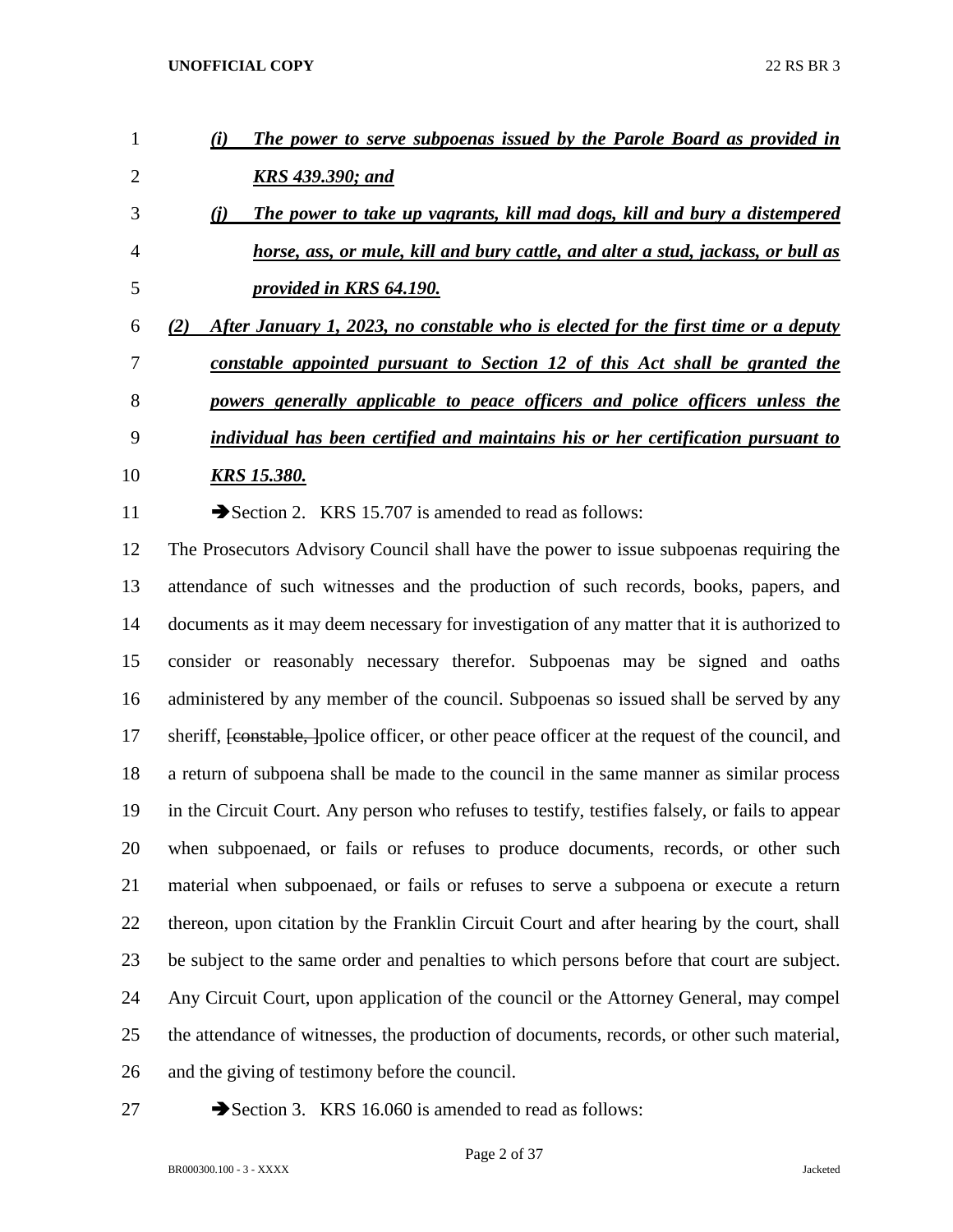It shall be the duty of the commissioner, each officer of the department, and each 2 individual employed as a Trooper R Class or CVE R Class to detect and prevent crime, apprehend criminals, maintain law and order throughout the state, to collect, classify and maintain information useful for the detection of crime and the identification, apprehension and conviction of criminals and to enforce the criminal, as well as the motor vehicle and traffic laws of the Commonwealth. To this end the commissioner, each officer of the department, and each individual employed as a Trooper R Class or CVE R Class is individually vested with the powers of a peace officer and shall have in all parts of the state the same powers with respect to criminal matters and enforcement of the laws relating thereto as sheriffs, constables *granted peace officer powers* and police officers in their respective jurisdictions, and shall possess all the immunities and matters of defense now available or hereafter made available to sheriffs, constables *granted peace officer powers* and police officers in any suit brought against them in consequence of acts done in the course of their employment. Any warrant of arrest may be executed by the commissioner, any officer of the department, and each individual employed as a Trooper R Class or CVE R Class.

### 17 Section 4. KRS 61.300 is amended to read as follows:

18 No person shall serve as a deputy sheriff, <del>[deputy constable, ]</del>patrol or other nonelective peace officer, or deputy peace officer, unless:

- (1) He *or she* is a citizen of the United States and is twenty-one (21) years of age or over;
- 22 (2)  $\left| \right|$  [If a deputy constable, he has resided in the county wherein he is appointed to serve **for a period of at least two (2) years;**
- 24  $(3)$   $\rightarrow$  A sheriff may require his or her deputies to reside in the county in which they serve. Any deputy sheriff appointed pursuant to this section who has not been a resident of the county in which he *or she* serves for a period of at least two (2) years shall not be an active participant in any labor dispute and shall immediately forfeit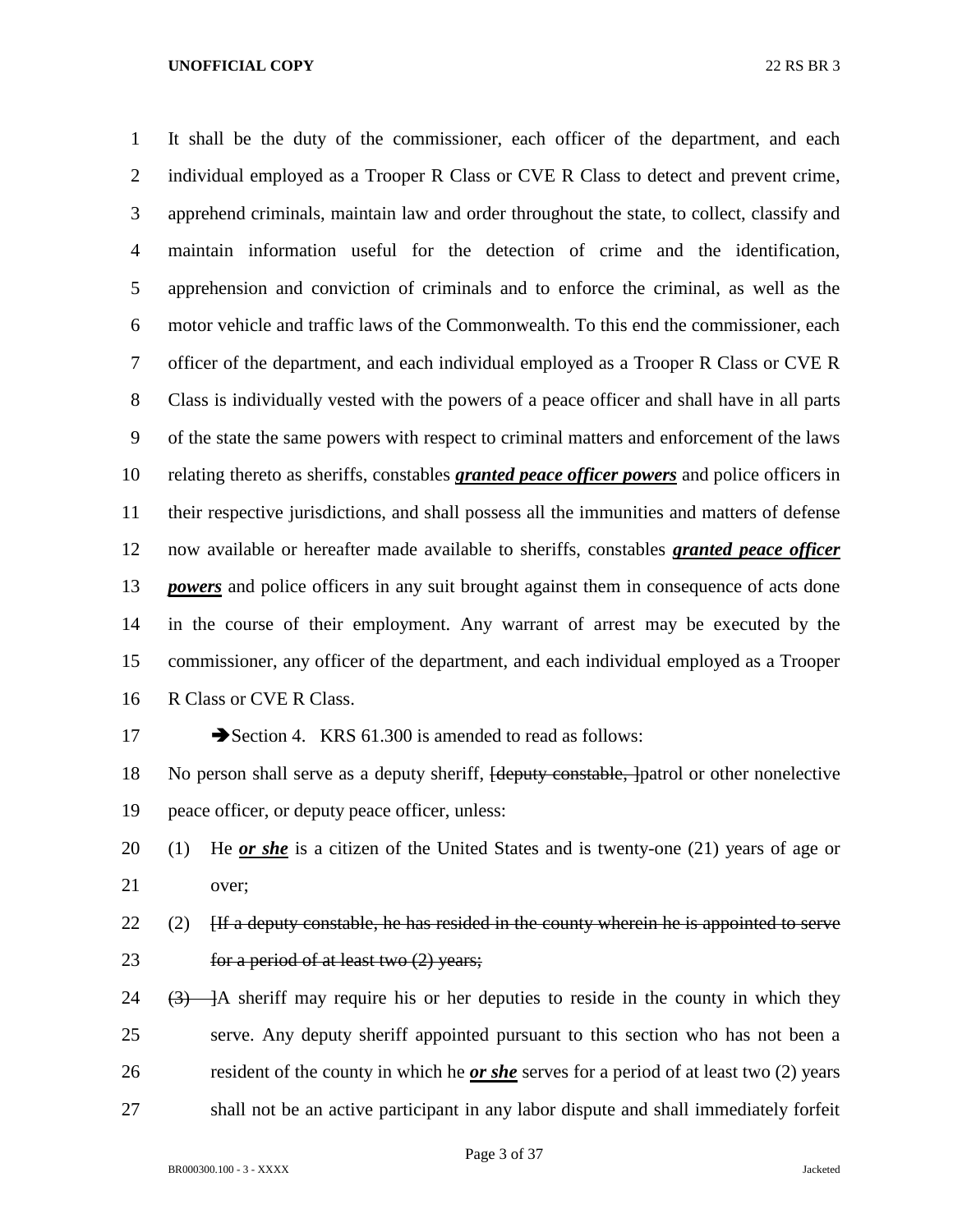| $\mathbf{1}$   |                 |     | his <i>or her</i> position if he violates this provision;                                       |
|----------------|-----------------|-----|-------------------------------------------------------------------------------------------------|
| $\overline{2}$ | $(3)$ [ $(4)$ ] |     | He <u>or she</u> has never been convicted of a crime involving moral turpitude;                 |
| 3              | $(4)$ [(5)]     |     | He or she has not within a period of two $(2)$ years hired himself or herself                   |
| $\overline{4}$ |                 |     | out, performed any service, or received any compensation from any private source                |
| 5              |                 |     | for acting, as a privately paid detective, policeman, guard, peace officer, or                  |
| 6              |                 |     | otherwise as an active participant in any labor dispute, or conducted the business of           |
| $\tau$         |                 |     | a private detective agency or of any agency supplying private detectives, private               |
| $8\,$          |                 |     | policemen, or private guards, or advertised or solicited any such business in                   |
| 9              |                 |     | connection with any labor dispute; and                                                          |
| 10             | $(5)$ [ $(6)$ ] |     | He or she has complied with the provisions of KRS 15.334.                                       |
| 11             |                 |     | Section 5. KRS 61.310 is amended to read as follows:                                            |
| 12             | (1)             |     | "Peace officer," as used in this section, means any sheriff, deputy sheriff,                    |
| 13             |                 |     | constable <sup>[14]</sup> or deputy constable granted peace officer powers, patrol or any other |
| 14             |                 |     | peace officer or deputy peace officer except those appointed pursuant to KRS                    |
| 15             |                 |     | 61.360 or 277.270 and those employed by a board of education.                                   |
| 16             | (2)             |     | A peace officer shall not receive any compensation or remuneration, directly or                 |
| 17             |                 |     | indirectly, from any person for the performance of any service or duty, except that             |
| 18             |                 |     | he or she may be compensated for employment authorized by subsection (4) of this                |
| 19             |                 |     | section and accept donations in accordance with subsection (8) of this section. Any             |
| 20             |                 |     | peace officer who violates this subsection may be removed from office, under the                |
| 21             |                 |     | provisions of KRS 63.170.                                                                       |
| 22             | (3)             | (a) | Peace officers shall receive for the performance of their services and duties                   |
| 23             |                 |     | only such compensation or remuneration as is regularly provided and paid out                    |
| 24             |                 |     | of the public funds to the amount and in the manner provided by law, except                     |
| 25             |                 |     | that they may be compensated from private funds for employment authorized                       |
| 26             |                 |     | by subsection (4) of this section and accept donations of private funds in                      |
| 27             |                 |     | accordance with subsection (8) of this section.                                                 |

Page 4 of 37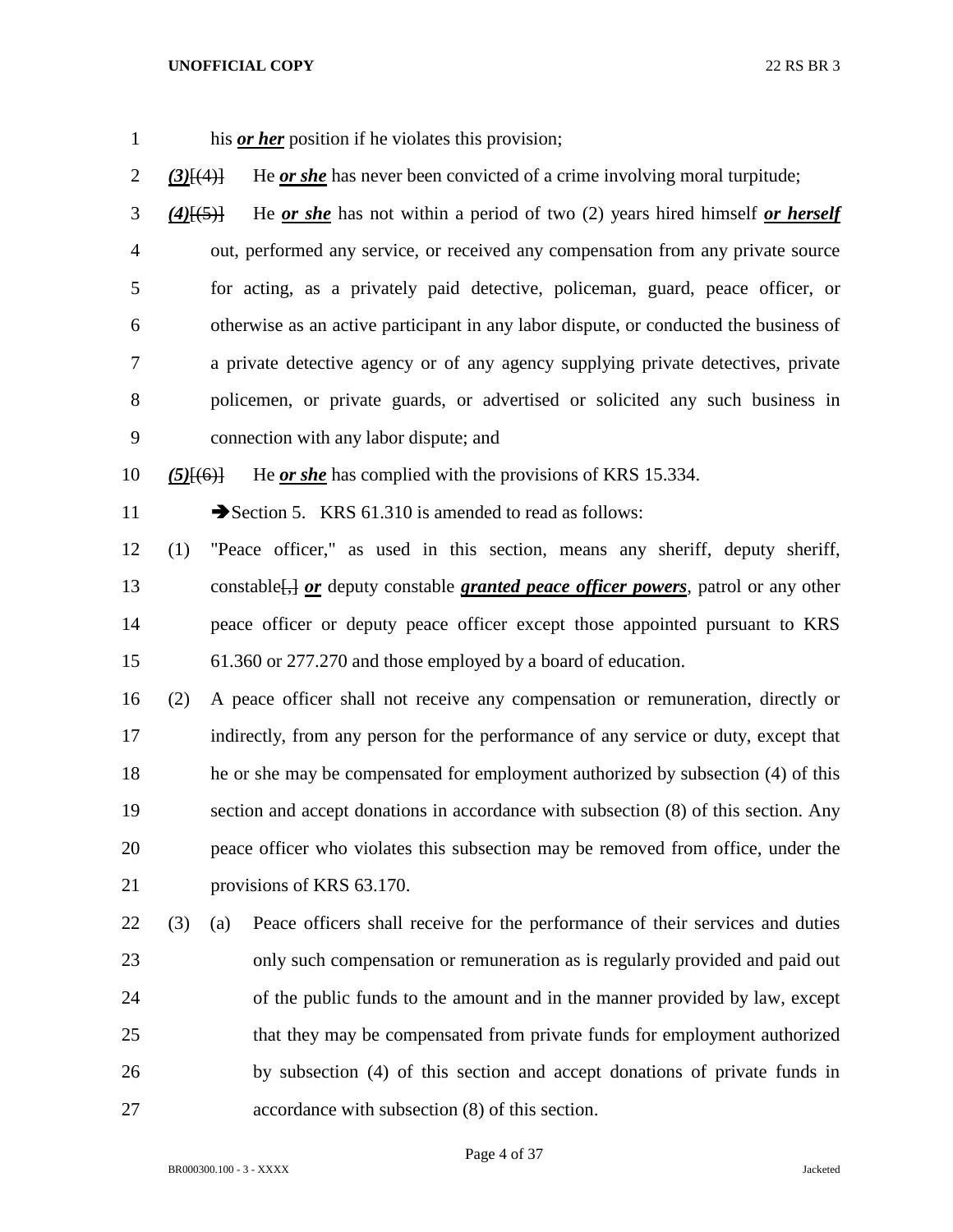- 
- 

 (b) Except as set out in subsection (8) of this section, donations made by persons to any governmental unit or officer thereof do not constitute public funds within the meaning of this subsection.

 (4) A peace officer may, while in office, and during hours other than regular or scheduled duty hours, act in any private employment as guard or watchman or in any other similar or private employment. However, he may not participate directly or indirectly, in any labor dispute during his off-duty hours. Any peace officer who violates this subsection may be removed from office, under the provisions of KRS 63.170.

 (5) No principal peace officer shall appoint or continue the appointment of any deputy 11 contrary to the provisions of this section. When it appears by the affidavit of two (2) citizens, taxpayers of the county, filed with any principal peace officer, that there is reasonable cause to believe that any of his deputies are receiving compensation from private sources contrary to the provisions of this section, the peace officer shall forthwith investigate the charges contained in the affidavit, and if he finds the charges are true he shall forthwith remove any such deputy from office. Failure to do so shall constitute neglect of duty on the part of the principal peace officer, and he may be removed from office under the provisions of KRS 63.170.

 (6) In addition to being subject to removal from office, any peace officer who violates any of the provisions of this section shall be fined not less than five hundred dollars (\$500) nor more than five thousand dollars (\$5,000), or confined in jail for not more 22 than one (1) year, or both.

 (7) Except as provided in subsection (8) of this section and KRS 61.360 and 277.280, any person who directly or indirectly pays or contributes or causes to be paid or contributed any money or other thing of value to any peace officer or to any governmental unit or officer thereof, either as a gift or donation for the performance of any public duty shall be fined not less than five hundred (\$500) nor more than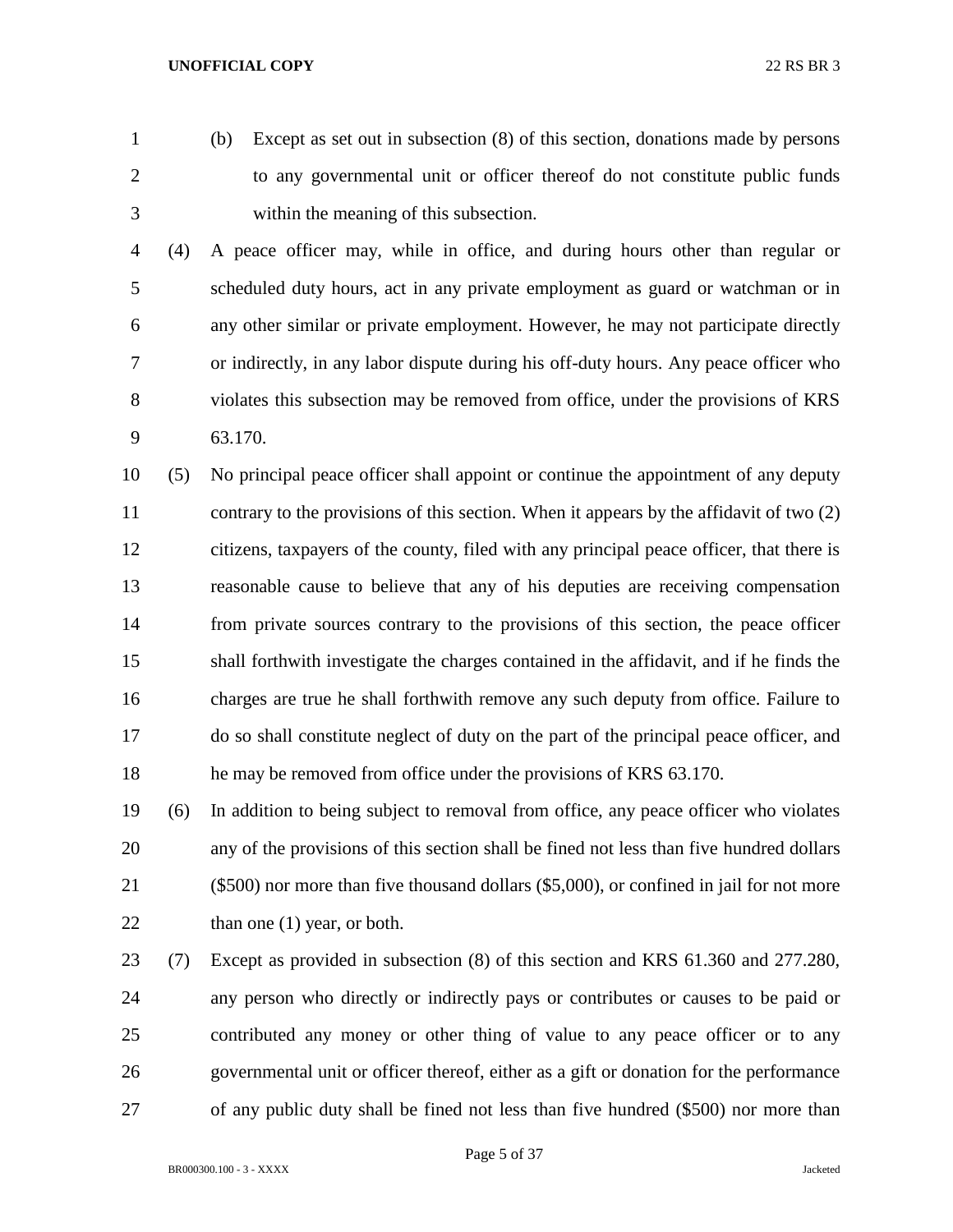| $\mathbf{1}$   |     |     | five thousand dollars (\$5,000).                                                               |
|----------------|-----|-----|------------------------------------------------------------------------------------------------|
| $\overline{2}$ | (8) | (a) | A sheriff may accept a donation of money or goods to be used for the public                    |
| 3              |     |     | purposes of his or her office if the sheriff establishes a register for recording              |
| 4              |     |     | all donations that includes, at a minimum:                                                     |
| 5              |     |     | The name and address of the donor;<br>1.                                                       |
| 6              |     |     | A general description of the donation;<br>2.                                                   |
| 7              |     |     | The date of acceptance of the donation;<br>3.                                                  |
| 8              |     |     | The monetary amount of the donation, or its estimated worth; and<br>4.                         |
| 9              |     |     | 5.<br>Any purpose for which the donation is given.                                             |
| 10             |     |     | The register shall constitute a public record, be subject to the provisions of                 |
| 11             |     |     | KRS 61.870 to 61.884, and be made available to the public for inspection in                    |
| 12             |     |     | the sheriff's office during regular business hours.                                            |
| 13             |     | (b) | Any donation to a sheriff shall only be used to further the public purpose of                  |
| 14             |     |     | the office and shall not be used for the private benefit of the sheriff, his or her            |
| 15             |     |     | deputies, or other employees of the office.                                                    |
| 16             |     | (c) | All donations made in accordance with this subsection shall be expended and                    |
| 17             |     |     | audited in the same manner as other funds or property of the sheriff's office.                 |
| 18             |     | (d) | For the purposes of this section and KRS 521.060, a donation shall not be                      |
| 19             |     |     | construed to mean a campaign contribution made to the sheriff for his or her                   |
| 20             |     |     | reelection.                                                                                    |
| 21             |     |     | Section 6. KRS 63.170 is amended to read as follows:                                           |
| 22             |     |     | Any "peace officer" as defined in KRS 61.310 or constable who violates any of the              |
| 23             |     |     | provisions of subsections $(2)$ , $(4)$ , or $(5)$ of KRS 61.310 may be removed from office by |
| 24             |     |     | the same courts and in the same manner that a nonelective peace officer may be removed         |
| 25             |     |     | under the provisions of KRS 63.180.                                                            |
| 26             |     |     | Section 7. KRS 63.180 is amended to read as follows:                                           |

(1) Any person serving as a nonelective peace officer*,* [or ]deputy peace officer*, or*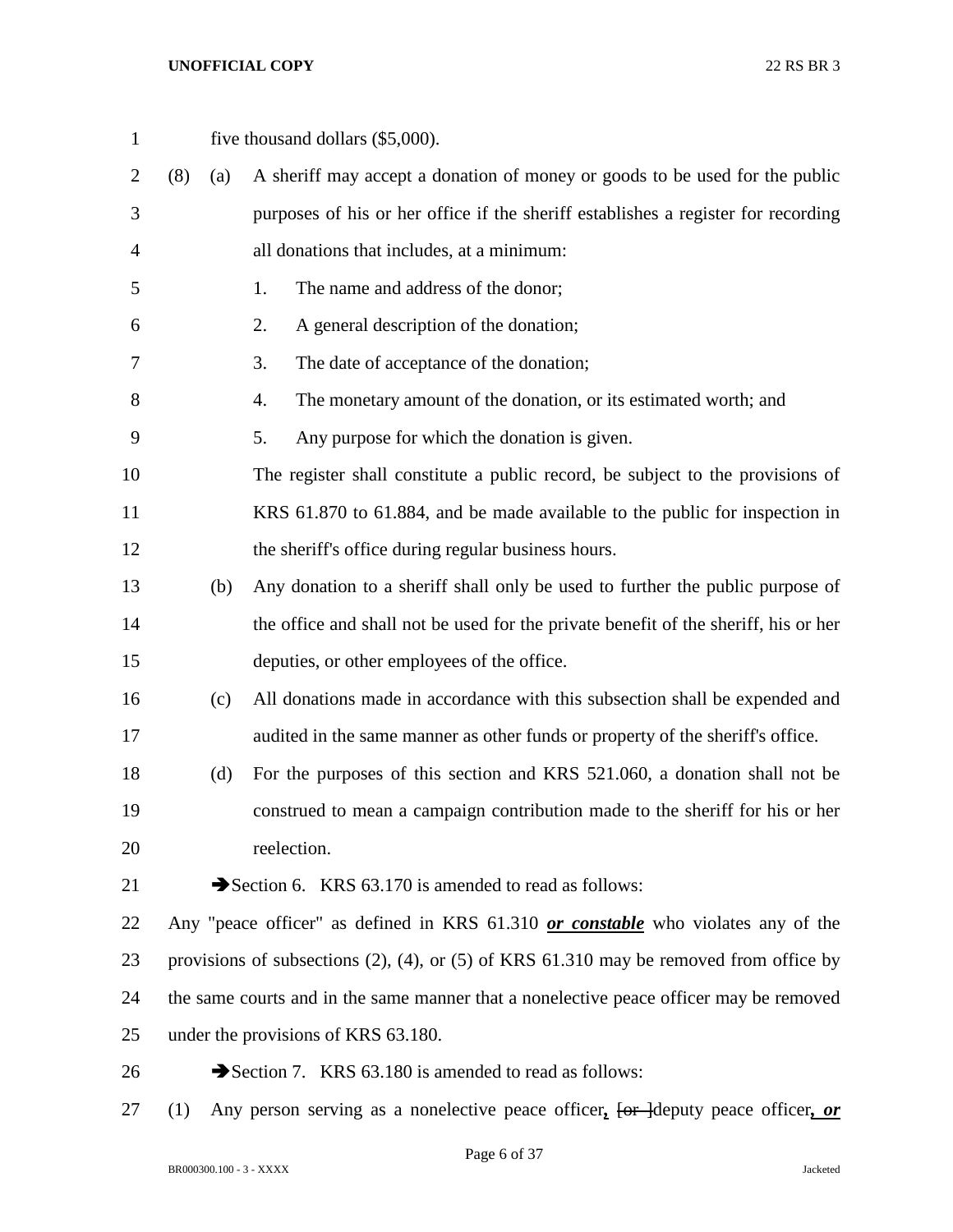*deputy constable* in violation of the provisions of KRS 61.300 shall be subject to removal. The Circuit Court of the county in which such person is serving and the Circuit Court of Franklin County shall have concurrent jurisdiction of all proceedings for the removal of any such person. The proceedings shall be in equity and the procedure shall be as set forth in subsections (2), (3) and (4) of this section.

 (2) The Commonwealth's attorney of the judicial circuit or the county attorney of the county in which such person is serving, the Attorney General, or any three (3) or more citizens of said county may file a petition in equity setting forth the facts constituting a violation of the provisions of KRS 61.300. If instituted by the Commonwealth's attorney, county attorney or Attorney General, the proceeding 11 shall be in the name of the Commonwealth, and if instituted by three (3) or more citizens, it shall be in the name of such citizens as plaintiffs. A copy of the petition shall be served upon the person complained against, who shall have ten (10) days in which to answer.

 (3) Thereafter the proceeding shall be heard and determined by the court as a proceeding in equity. The court shall render a final judgment within sixty (60) days from the date the petition is filed, unless the court, for good cause shown, extends 18 the time for the final hearing, but in no case shall it be extended beyond ninety (90) days from the date the petition is filed.

 (4) If it appears upon final hearing that any nonelective peace officer or deputy peace officer is disqualified under the provisions of KRS 61.300, the court shall enter a 22 judgment forthwith removing the officer from office.

23 Section 8. KRS 64.060 is amended to read as follows:

 (1) Sheriffs, constables *granted peace officer powers*, coroners, marshals, and policemen shall be paid out of the State Treasury for the following services the following fees:

(a) Apprehending a person on charge of felony, or a fugitive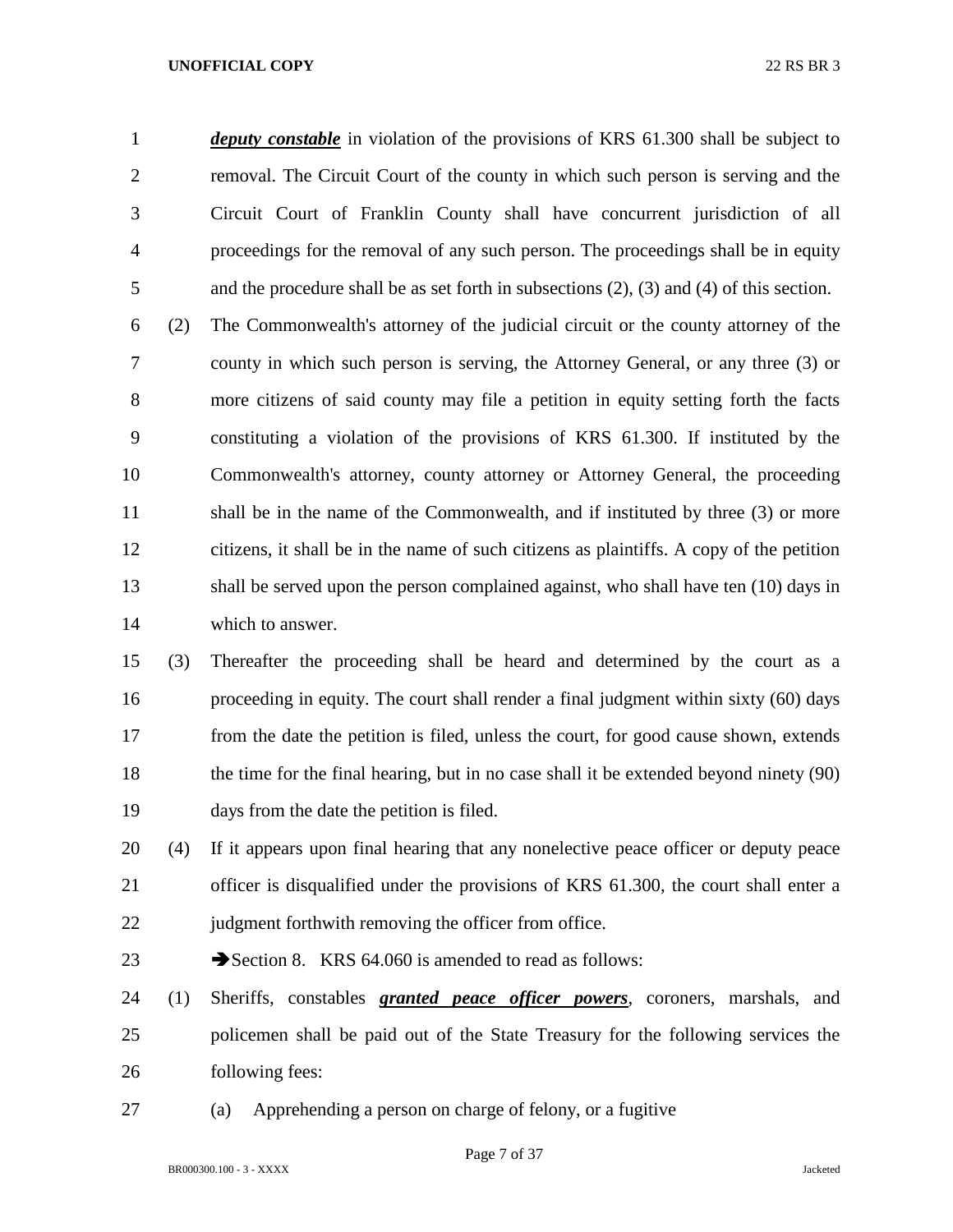| $\mathbf{1}$   |     | from justice charged with a felony in this state \$10.00                                        |
|----------------|-----|-------------------------------------------------------------------------------------------------|
| $\overline{2}$ | (b) | Executing a process of contempt in a criminal                                                   |
| 3              |     |                                                                                                 |
| 4              | (c) | Executing a summons upon a witness in behalf                                                    |
| 5              |     |                                                                                                 |
| 6              | (d) | Summoning a jury, on order of a court, in a county other than that in which                     |
| 7              |     | the action is pending, a reasonable allowance to be fixed by the court.                         |
| 8              | (e) |                                                                                                 |
| 9              | (2) | No claim for services incidental to examining courts shall be allowed to any sheriff,           |
| 10             |     | deputy sheriff, constable, marshal, policeman, or other officer authorized to execute           |
| 11             |     | process in felony cases until the grand jury has returned an indictment for a felony.           |
| 12             | (3) | Constables and deputy constables authorized to exercise the powers of a peace                   |
| 13             |     | officer under subsection (2) of Section 1 of this Act shall be entitled to the fees             |
| 14             |     | provided under subsection (1) of this section and shall be subject to the                       |
| 15             |     | requirements of subsection (2) of this section.                                                 |
| 16             |     | Section 9. KRS 64.190 is amended to read as follows:                                            |
| 17             |     | Constables may collect for the <i>performance of the</i> following services the following fees, |
| 18             |     | as long as such services are provided in accordance with other applicable laws:                 |
| 19             |     | Making arrests for violations involving a motor                                                 |
| 20             |     |                                                                                                 |
| 21             |     |                                                                                                 |
| 22             |     |                                                                                                 |
| 23             |     |                                                                                                 |
| 24             |     |                                                                                                 |
| 25             |     |                                                                                                 |
| 26             |     | Any other services <i>a constable is authorized by law to perform</i> , the same fees           |
| 27             |     | allowed sheriffs for similar services.                                                          |

BR000300.100 - 3 - XXXX Jacketed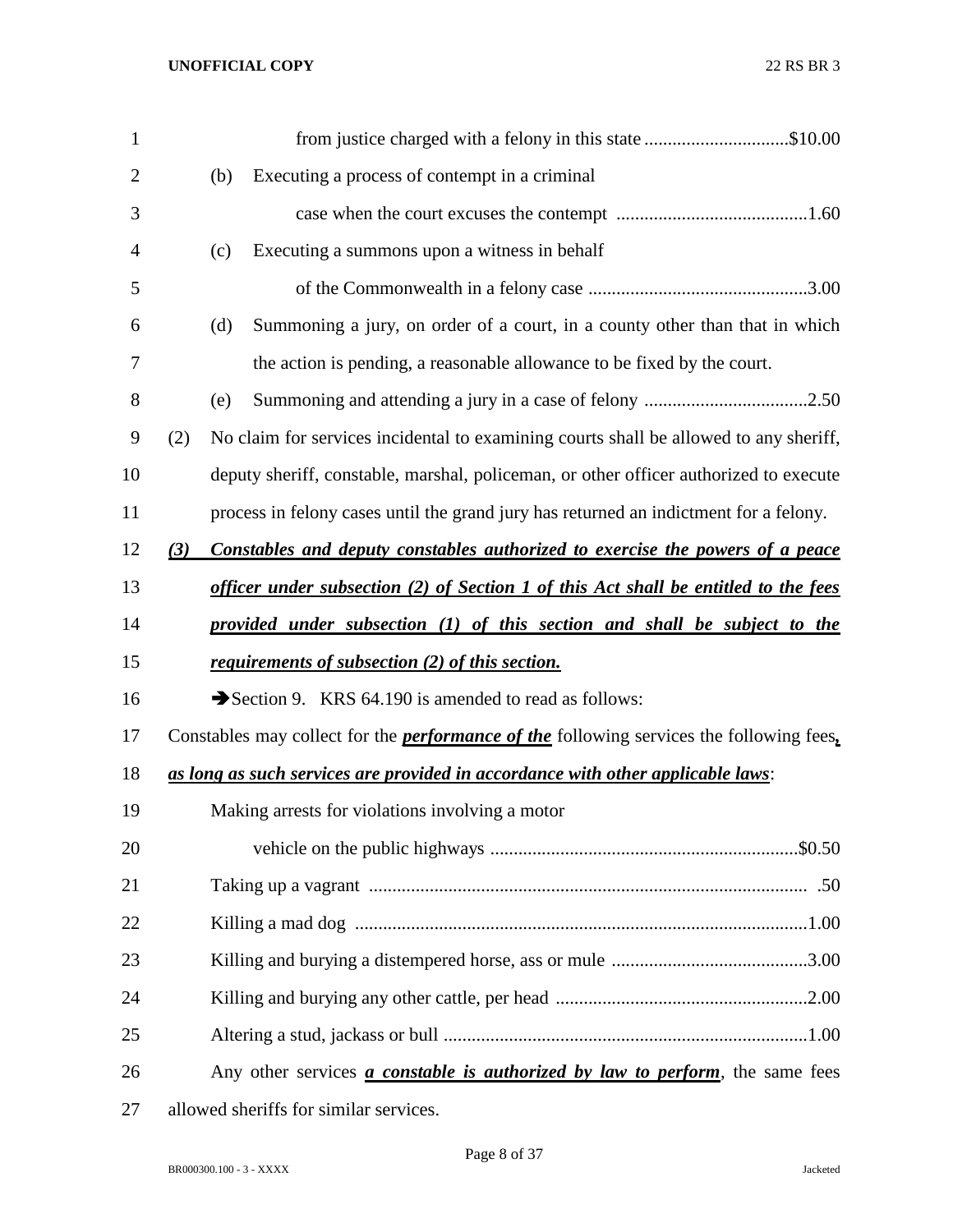- 1 Section 10. KRS 64.200 is amended to read as follows:
- (1) In counties containing a population of over 250,000, *excluding urban-county governments or consolidated local governments,* for the performance of the duties of his office, each constable shall be exclusively compensated by a salary of nine thousand six hundred dollars (\$9,600) per annum to be paid in equal monthly installments out of the county treasury.
- (2) Each constable and deputy constable*, if deputy constables have been authorized under Section 12 of this Act,* shall daily deliver or cause to be delivered to the recorder for the justice's district in which he holds office all moneys received or collected by him by virtue of his office, or the recorder may receive such moneys 11 for the officer, and in either event the recorder shall daily issue to each officer a receipt for moneys received from or for him. Each recorder shall keep such records of each daily transaction, in such manner and form, and showing such information, as the fiscal court of the county requires.
- (3) All moneys received or collected on account of or resulting from the performance of the duties or the exercise of the powers incident to the offices of constable and deputy constable*, if deputy constables have been authorized under Section 12 of this Act,* shall be paid into the county treasury.
- (4) Before the tenth day of each calendar month the recorder for each justice's district shall prepare a sworn statement showing the correct amounts of money received or collected during the next preceding calendar month from the administration of the offices of constable and deputy constable*, if deputy constables have been authorized under Section 12 of this Act*. The statement shall be in the form and shall disclose the information required by the fiscal court. Each monthly statement, and as many copies thereof as the fiscal court may require, shall be subscribed and sworn to by the recorder. On or before the tenth day of each calendar month each recorder shall deliver one (1) or more copies of the monthly statement to the fiscal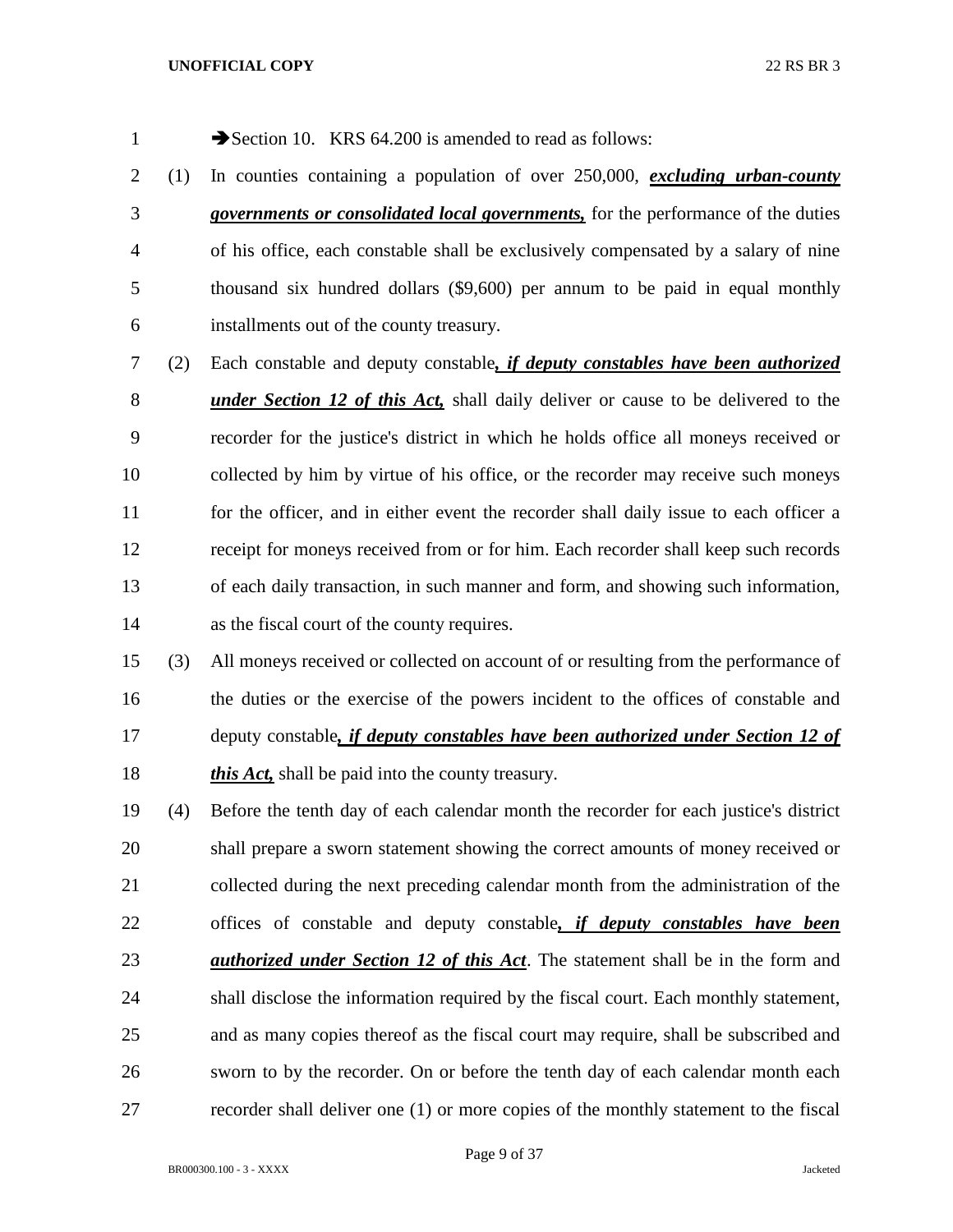| $\mathbf{1}$   |     | court, or such person as the fiscal court designates, and at the same time deliver by                          |  |  |
|----------------|-----|----------------------------------------------------------------------------------------------------------------|--|--|
| $\overline{2}$ |     | certified check, payable to the order of the county treasurer, the total sum of money                          |  |  |
| 3              |     | received by the recorder under the provisions of this section during the next                                  |  |  |
| $\overline{4}$ |     | preceding calendar month. During the interims between such monthly statements                                  |  |  |
| 5              |     | each recorder shall safely preserve the funds coming into his hands by virtue of this                          |  |  |
| 6              |     | section in a bank designated by the justice of the peace, which bank shall duly                                |  |  |
| 7              |     | execute a depository bond in a sufficient amount to cover monthly balances.                                    |  |  |
| 8              |     | Section 11. KRS 70.310 is amended to read as follows:                                                          |  |  |
| 9              | (1) | Every constable and each deputy constable appointed under Section 12 of this Act                               |  |  |
| 10             |     | shall execute $\underline{a}$ bond in $\underline{an}$ amount determined sufficient by the fiscal court or the |  |  |
| 11             |     | <u>legislative council of the urban-county government, or legislative body of a</u>                            |  |  |
| 12             |     | consolidated local government, the minimum amount of which shall be [-of] ten                                  |  |  |
| 13             |     | thousand dollars (\$10,000), with good sureties approved by the fiscal court.                                  |  |  |
| 14             | (2) | The bond shall be recorded by the fiscal court with the county clerk, and the                                  |  |  |
| 15             |     | approval of the sureties shall be entered on the records of the fiscal court.                                  |  |  |
| 16             | (3) | The bond shall be renewed biennially, and more often if required by the fiscal court                           |  |  |
| 17             |     | or the legislative council of an urban-county government, or legislative body of a                             |  |  |
| 18             |     | <b>consolidated local government</b> . When additional security is required of the                             |  |  |
| 19             |     | constable <i>or deputy constable</i> , he <i>or she</i> shall be given <i>at least</i> ten (10) days'          |  |  |
| 20             |     | notice.                                                                                                        |  |  |
| 21             |     | Section 12. KRS 70.320 is amended to read as follows:                                                          |  |  |
| 22             | (1) | As used in this section:                                                                                       |  |  |
| 23             |     | "Authorized county" means a county containing either an eligible city or a<br>(a)                              |  |  |
| 24             |     | consolidated local government; and                                                                             |  |  |
| 25             |     | "Eligible city" means a city on the registry maintained by the Department for<br>(b)                           |  |  |
| 26             |     | Local Government under subsection $(6)$ [ $(5)$ ] of this section.                                             |  |  |
| 27             | (2) | The appointment of deputy constables shall be allowed only in authorized counties.                             |  |  |

Page 10 of 37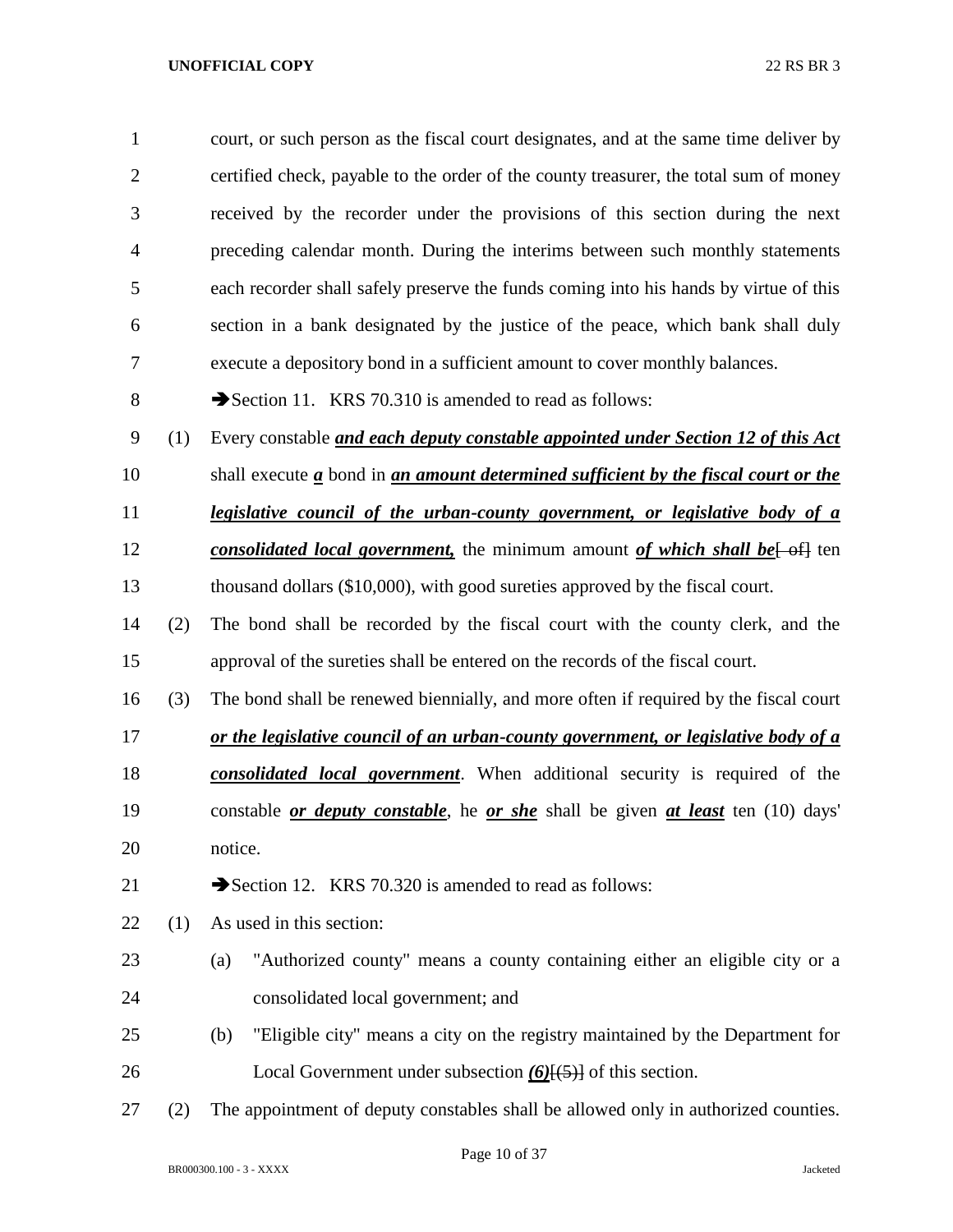| $\mathbf{1}$   |     | In authorized counties, each constable may appoint one $(1)$ or more deputies, but           |
|----------------|-----|----------------------------------------------------------------------------------------------|
| $\overline{2}$ |     | only with the consent of the county judge/executive or the mayor of $\frac{f}{f}$ , in a     |
| 3              |     | consolidated local government $or$ <i>urban-county government</i> $[$ , as the case may be]. |
| 4              |     | The county judge/executive or the mayor in a consolidated local government or                |
| 5              |     | urban-county government:                                                                     |
| 6              |     | Shall determine, by written order, the number of authorized deputy<br>$\left(a\right)$       |
| 7              |     | constable positions;                                                                         |
| 8              |     | Shall approve, by written order, each individual nominated by the constable<br>(b)           |
| 9              |     | to serve as a deputy constable;                                                              |
| 10             |     | May revoke, by written order, the authorization for the appointment of<br>(c)                |
| 11             |     | deputy constables at any time;                                                               |
| 12             |     | May, by written order, reduce the number of authorized deputy constables<br>(d)              |
| 13             |     | in his or her discretion; or                                                                 |
| 14             |     | May, by written order, remove any individual from the office of deputy<br>(e)                |
| 15             |     | constable at any time for any cause that he or she may deem sufficient.                      |
| 16             | (3) | No person shall be appointed a deputy constable unless he or she:                            |
| 17             |     | Is a citizen of the United States and is twenty-one (21) years of age or over;<br>(a)        |
| 18             |     | Has resided in the county where he or she is appointed to serve for a period<br>(b)          |
| 19             |     | of at least two $(2)$ years;                                                                 |
| 20             |     | Has never been convicted of a felony offense or any crime involving moral<br>(c)             |
| 21             |     | turpitude;                                                                                   |
| 22             |     | Has not within a period of two (2) years hired himself or herself out,<br>(d)                |
| 23             |     | performed any service, or received any compensation from any private                         |
| 24             |     | source for acting as a privately paid detective, police officer, guard, peace                |
| 25             |     | officer, or otherwise as an active participant in any labor dispute, or                      |
| 26             |     | conducted the business of a private detective agency or of any agency                        |
| 27             |     | supplying private detectives, private police officers, or private guards, or                 |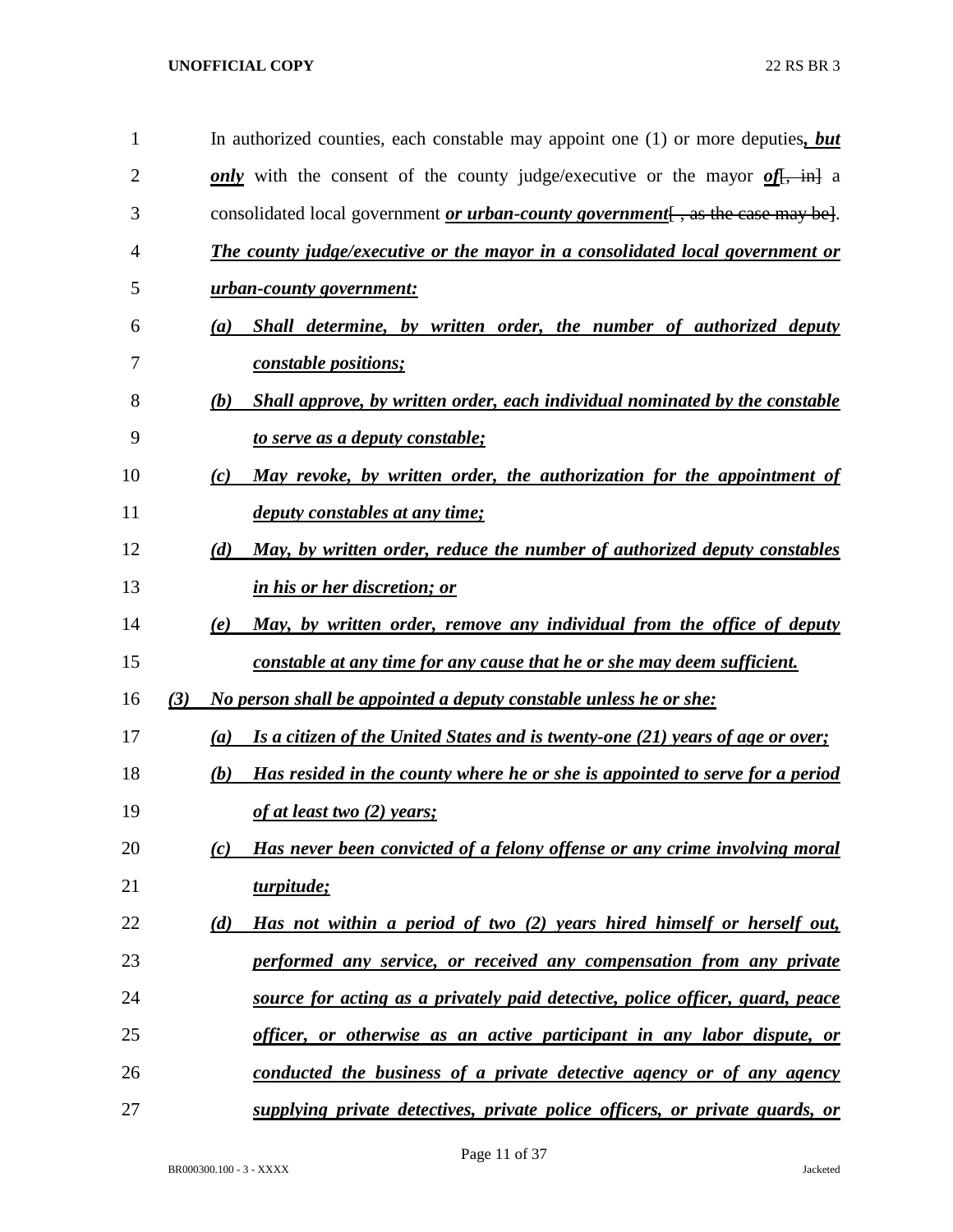| 1              |                 | advertised or solicited any such business in connection with any labor                                     |
|----------------|-----------------|------------------------------------------------------------------------------------------------------------|
| $\overline{2}$ |                 | <i>dispute</i> ;                                                                                           |
| 3              |                 | Meets the requirements of subsections (3) to (17) of KRS 15.382; and<br>(e)                                |
| $\overline{4}$ |                 | Has complied with the provisions of KRS 15.334.                                                            |
| 5              | (4)             | A deputy [The] constable appointed under this section shall execute a bond in                              |
| 6              |                 | <i>accordance with Section 11 of this Act</i> and his or her surety are liable on his or her               |
| 7              |                 | bond for all the acts and omissions of his or her deputies.                                                |
| 8              |                 | $\left[\frac{3}{2}\right]$ Deputy constables may be removed at any time for any cause deemed sufficient by |
| 9              |                 | the constable by order of the county judge/executive or the mayor in a consolidated                        |
| 10             |                 | local government, as the case may be, entered after filing of a written direction by                       |
| 11             |                 | the constable.                                                                                             |
| 12             | $(5)$ [ $(4)$ ] | Each deputy constable in counties containing a consolidated local government                               |
| 13             |                 | or city of the first class shall be compensated for his or her services by salary fixed                    |
| 14             |                 | by the consolidated local government or fiscal court, and paid out of the levy of the                      |
| 15             |                 | consolidated local government or county.                                                                   |
| 16             | $(6)$ $(5)$     | On or before January 1, 2015, the Department for Local Government shall                                    |
| 17             |                 | create and maintain a registry of cities that, as of August 1, 2014, were classified as                    |
| 18             |                 | cities of the first or second classes. The Department for Local Government shall                           |
| 19             |                 | make the information included on the registry available to the public by publishing                        |
| 20             |                 | it on its Web site.                                                                                        |
| 21             |                 | Section 13. KRS 70.350 is amended to read as follows:                                                      |
| 22             | (1)             | Constables may execute warrants <i>where specifically authorized by statute</i> , and                      |
| 23             |                 | summons, subpoenas, attachments, notices, rules and orders of court in all criminal,                       |
| 24             |                 | penal, and civil cases, and shall return all process placed in his or her hands to the                     |
| 25             |                 | courts or persons issuing them, on or before the return day, noting the time of                            |
| 26             |                 | execution on them.                                                                                         |
| 27             | (2)             | A constable may exercise the duties of his <b>or her</b> office in any part of the county,                 |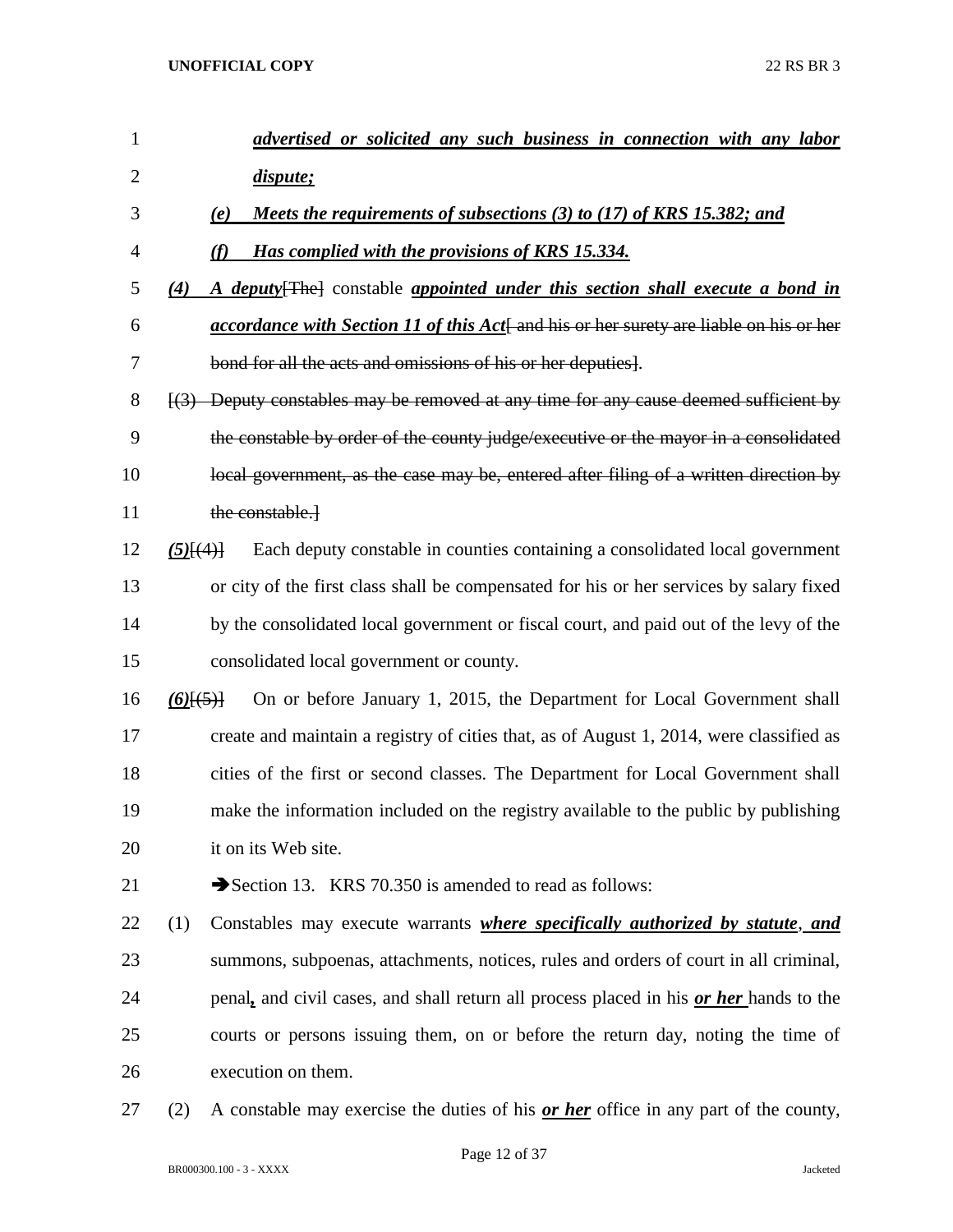but shall not execute any process in which he *or she* is personally interested except fee-bills for his *or her* own service. He *or she* shall not levy on or sell land, or any interest therein.

 (3) The constable shall not be compelled to receive a precept, fee-bill or order for witness attendance, or other claim against any person who is known to be and to reside out of his *or her* district, unless the precept is in behalf of the Commonwealth or is a precept against property in his *or her* district. But if a constable voluntarily receives such precept, fee-bill, order for witness attendance or 9 other claim, *the constable*<sup>[he]</sup> and his *or her* sureties shall be accountable for the same as if the person it is against resided or was in his *or her* district, or had property therein.

12 Section 14. KRS 70.410 is amended to read as follows:

 Recovery on the constable's *or deputy constable's* bond may be had by motion. *At least* ten (10) days' notice, specifying the grounds of the motion, shall be given. If not executed on all persons liable on the bond, the motion may proceed against those notified.

16 Section 15. KRS 70.430 is amended to read as follows:

17 (1) Constables<del>[ in counties containing a population of over 250,000]</del> on or before the 18 tenth day of each calendar month shall make a report to the county clerk concerning the performance of the duties of office by himself *or herself* and his *or her* deputies*, if deputies have been authorized under Section 12 of this Act,* during the next preceding calendar month. *The reports shall be made:*

- *(a) To the county clerk in counties containing an urban-county government or a consolidated local government; or*
- *(b) To the county fiscal court in all other counties.*
- *(2) The reports required under subsection (1) of this section shall be in the form and*
- *include any information required by the office to which the report is to be*
- *submitted under subsection (1) of this section, but shall at a minimum contain:*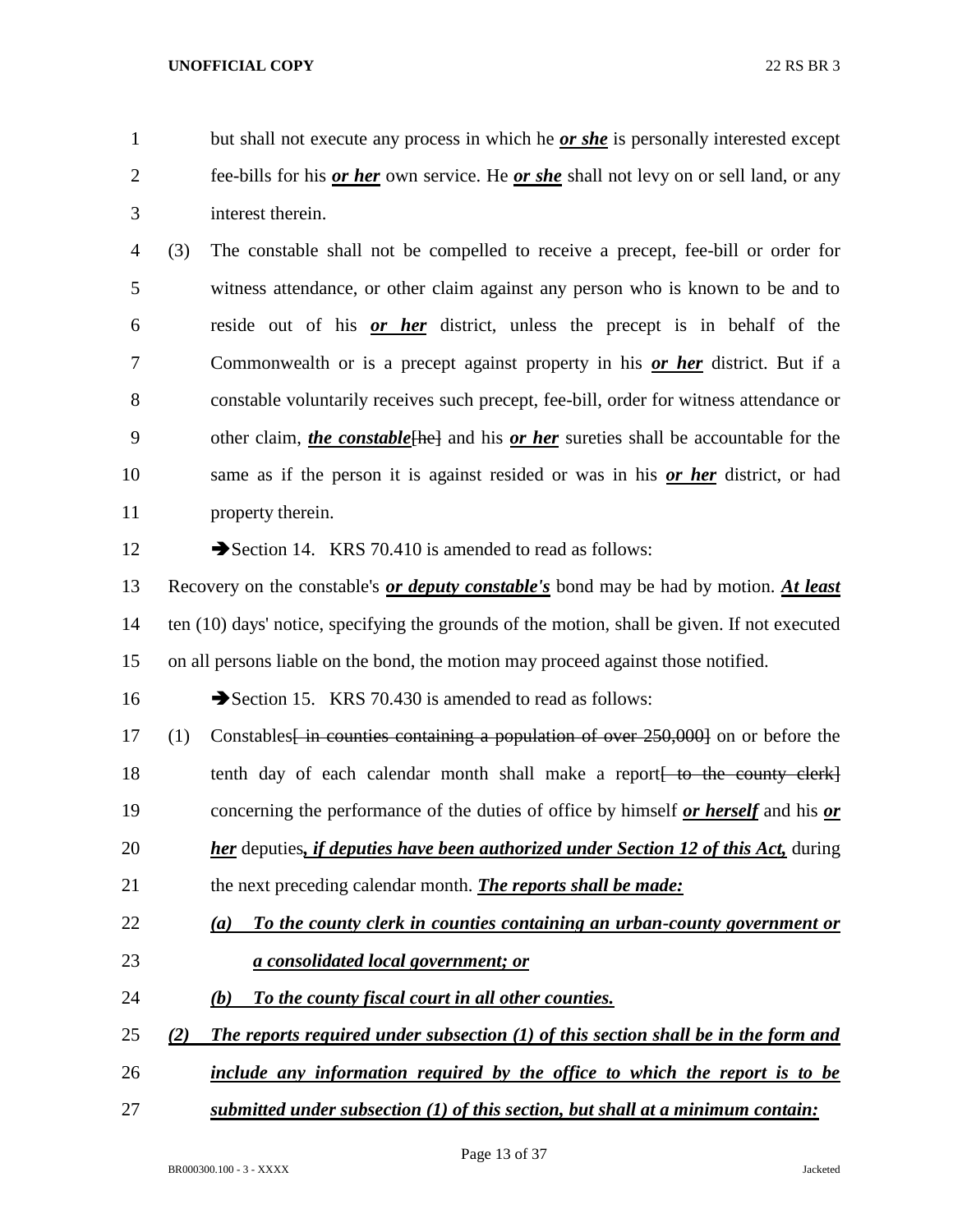| 1              | (a) | [Under the heading of civil matters, the report shall contain ]A statement showing              |
|----------------|-----|-------------------------------------------------------------------------------------------------|
| $\overline{2}$ |     | the total number of each kind of civil processes and orders received, the total                 |
| 3              |     | number of each returned executed, returned unexecuted, and not returned and not                 |
| $\overline{4}$ |     | executed $:\left\{ \cdot \right\}$                                                              |
| 5              |     | A statement showing the amount of any fee or fees collected on each civil<br>(b)                |
| 6              |     | service of process;                                                                             |
| 7              |     | [Under the heading of criminal matters] If the constable is qualified and<br>$(c)$ $\{(\phi)\}$ |
| 8              |     | is authorized to execute warrants in criminal matters or otherwise exercise                     |
| 9              |     | the powers of a peace officer under Section 1 of this Act, the report shall                     |
| 10             |     | eontain] a list of the names and addresses of all persons for whom warrants of                  |
| 11             |     | arrest have been obtained by the constable and his <u>or her</u> deputies, noting the           |
| 12             |     | name of the officer obtaining each warrant, the name of the officer executing                   |
| 13             |     | each warrant, and indicating the warrants returned executed, returned                           |
| 14             |     | unexecuted, and not returned and not executed; a list of the names and                          |
| 15             |     | addresses of all persons for whom warrants of arrest have been obtained by                      |
| 16             |     | others and delivered to the constable and his <u>or her</u> deputies for execution,             |
| 17             |     | noting the name and address of the person obtaining each warrant; the name of                   |
| 18             |     | the officer executing it, and indicating the warrants returned executed,                        |
| 19             |     | returned unexecuted, and not returned and not executed; a list of the names                     |
| 20             |     | and addresses of all persons arrested by the constable and his or her deputies                  |
| 21             |     | without warrant, noting the name of the officer making the arrest and the                       |
| 22             |     | cause of the arrest; a list of all the places for which search warrants have been               |
| 23             |     | obtained by the constable and his or her deputies, noting the name of the                       |
| 24             |     | officer obtaining each search warrant, the name of the officer executing it, and                |
| 25             |     | indicating the search warrants returned executed, returned and unexecuted,                      |
| 26             |     | and not returned, and not executed; and.                                                        |
|                |     |                                                                                                 |

*(d)*[(e)] Under the heading of other matters, the report shall contain a *complete*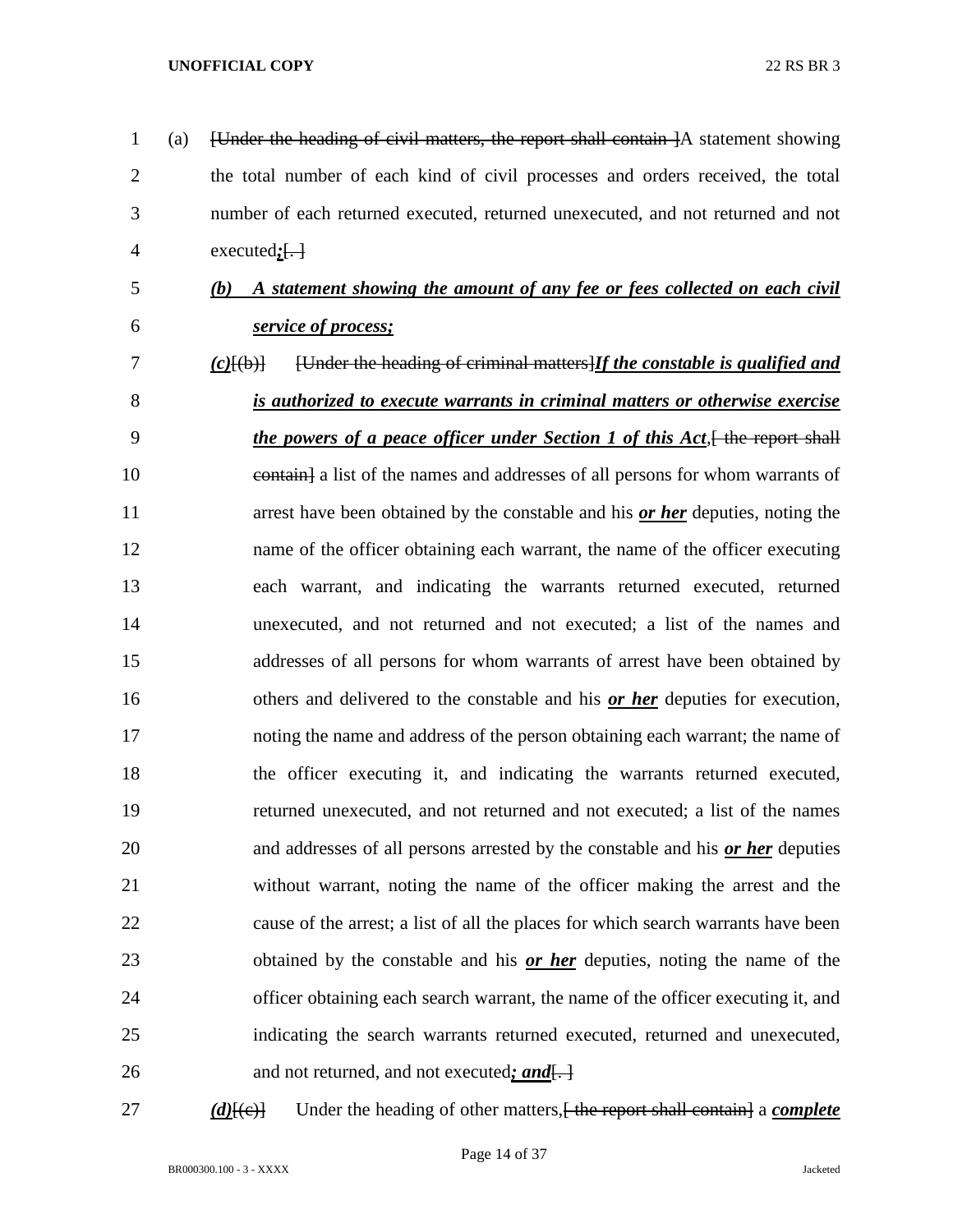| 1              | and detailed [brief but adequate] report upon each and all other acts of the                  |
|----------------|-----------------------------------------------------------------------------------------------|
| $\overline{2}$ | constable and his <i>or her</i> deputies performed under authority, or under color of         |
| 3              | authority, of office.                                                                         |
| 4              | Each monthly report shall be subscribed and sworn to by the constable and<br>$(3)$ [ $(2)$ ]  |
| 5              | such parts thereof as pertain to the acts of his <u>or her</u> deputies beyond his or her     |
| 6              | presence shall be deemed to be sworn to upon information and belief. Upon                     |
| 7              | <i>request</i> , The clerk shall cause] attested copies of the reports shall thereof to lbe   |
| 8              | promptly delivered to the county judge/executive, the mayor of an urban-county                |
| 9              | <i>government or consolidated local government</i> , the county attorney, <i>or</i> [and] the |
| 10             | attorney for the Commonwealth.                                                                |
| 11             | (4)<br>In consideration of the collection and administration of the reports<br>(a)<br>1.      |
| 12             | <i>required to be submitted to fiscal courts under subsection <math>(1)(b)</math> of this</i> |
| 13             | section, the fiscal court or legislative body of any county greater than                      |
| 14             | seventy thousand (70,000) shall be entitled to collect a fee in a sum                         |
| 15             | equal to twenty-five percent (25%) of the total receipts reported each                        |
| 16             | calendar month that were actually collected by the reporting                                  |
| 17             | constable. The administrative fee required by this subsection shall be                        |
| 18             | submitted by the constable at the same time as the report required by                         |
| 19             | subsections (1) and (2) of this section.                                                      |
| 20             | In counties of seventy thousand (70,000) or less, the reports required<br>2.                  |
| 21             | to be submitted to fiscal courts under subsection $(1)(b)$ of this section                    |
| 22             | shall be sufficient.                                                                          |
| 23             | If an urban-county government or a consolidated local government elects<br>(b)                |
| 24             | by ordinance, the county clerk receiving reports under subsection $(1)(a)$ of                 |
| 25             | this section shall be entitled to collect the administrative fee provided in                  |
| 26             | paragraph (a) of this subsection. If authorized, any fees collected by a                      |
| 27             | county clerk under this subsection may be shared evenly between the county                    |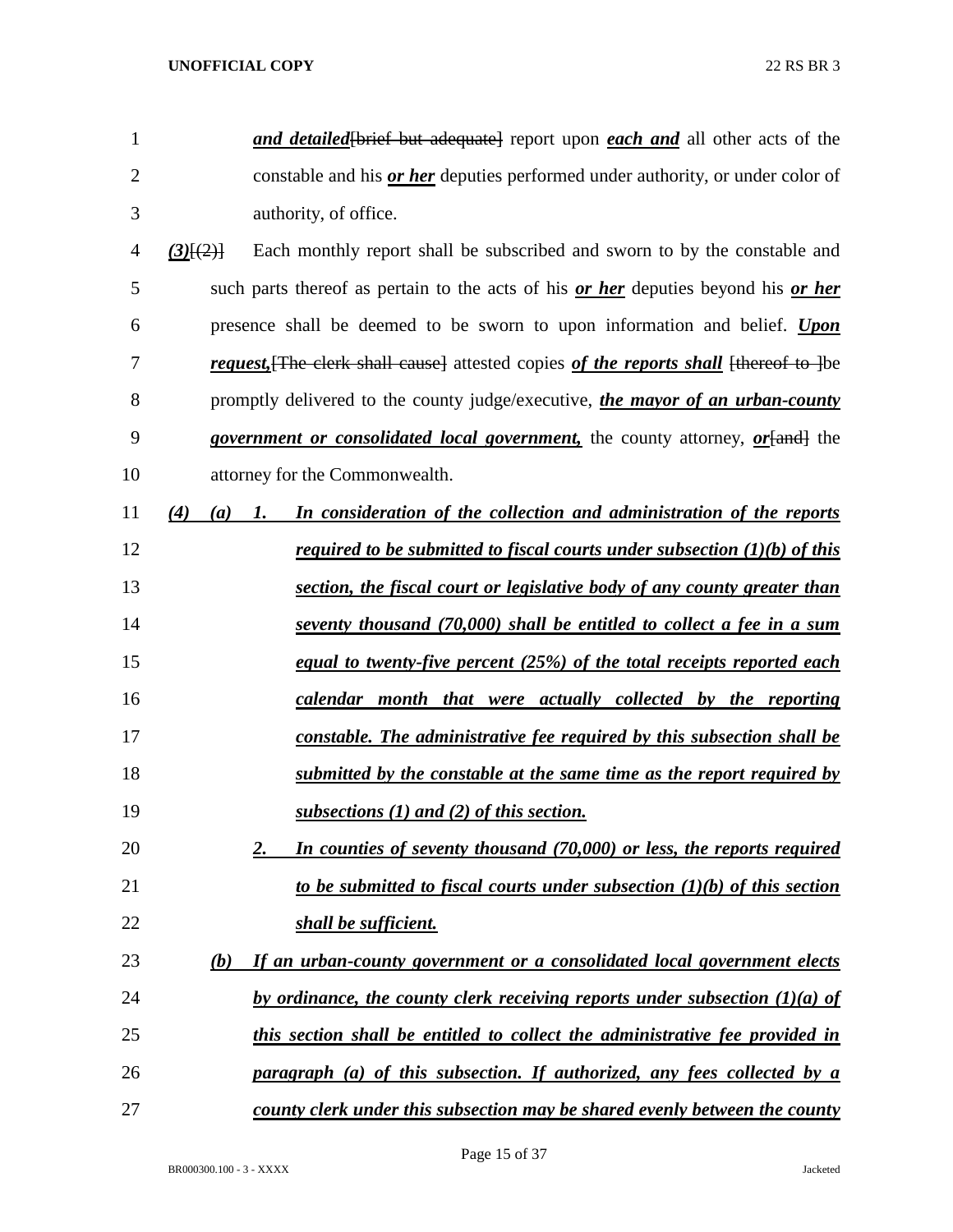| $\mathbf{1}$   |     | clerk and the county government, as provided in the ordinance.                                       |
|----------------|-----|------------------------------------------------------------------------------------------------------|
| $\overline{2}$ |     | Section 16. KRS 70.440 is amended to read as follows:                                                |
| 3              |     | No constable or deputy constable in any county <del>[ containing a population of over 250,000]</del> |
| $\overline{4}$ |     | shall make, participate in making, or knowingly permit another to make a false entry, or             |
| 5              |     | omit, or participate in or permit the omission of, any proper entry, in his or her official          |
| 6              |     | books or records, or knowingly make or participate in the making of any false statement              |
| 7              |     | or report, <i>including reports required under Section 15 of this Act, or knowingly take</i>         |
| 8              |     | <i>any action</i> with intent to cheat or defraud the state, the county, or any person.              |
| 9              |     | Section 17. KRS 148.056 is amended to read as follows:                                               |
| 10             | (1) | The commissioner of parks, in his discretion, may employ and commission park                         |
| 11             |     | rangers as the commissioner deems necessary to secure the parks and property of                      |
| 12             |     | the Department of Parks and to maintain law and order and such employees, when                       |
| 13             |     | so commissioned, shall have all of the powers of peace officers and shall have on all                |
| 14             |     | parks property and on public highways transversing such property in all parts of the                 |
| 15             |     | state the same powers with respect to criminal matters and enforcement of the laws                   |
| 16             |     | relating thereto as sheriffs, constables <i>granted peace officer powers</i> and police              |
| 17             |     | officers in their respective jurisdictions, and shall possess all the immunities and                 |
| 18             |     | matters of defense now available or hereafter made available to sheriffs.                            |
| 19             |     | eonstables] and police officers in any suit brought against them in consequence of                   |
| 20             |     | acts done in the course of their employment.                                                         |
| 21             | (2) | The designation of any such employee as a peace officer shall be governed by the                     |
| 22             |     | provisions of KRS 61.300 except that he shall not be required to have resided in the                 |
| 23             |     | county wherein he is to serve for a period of at least two (2) years, and he shall be                |
| 24             |     | required to file his photograph and affidavit only with the Franklin county clerk.                   |
| 25             | (3) | Any employee so commissioned shall be required to execute bond, subject to the                       |
|                |     |                                                                                                      |

provisions of KRS 62.170, for the faithful and lawful performance of his duties.

27 Section 18. KRS 150.100 is amended to read as follows:

Page 16 of 37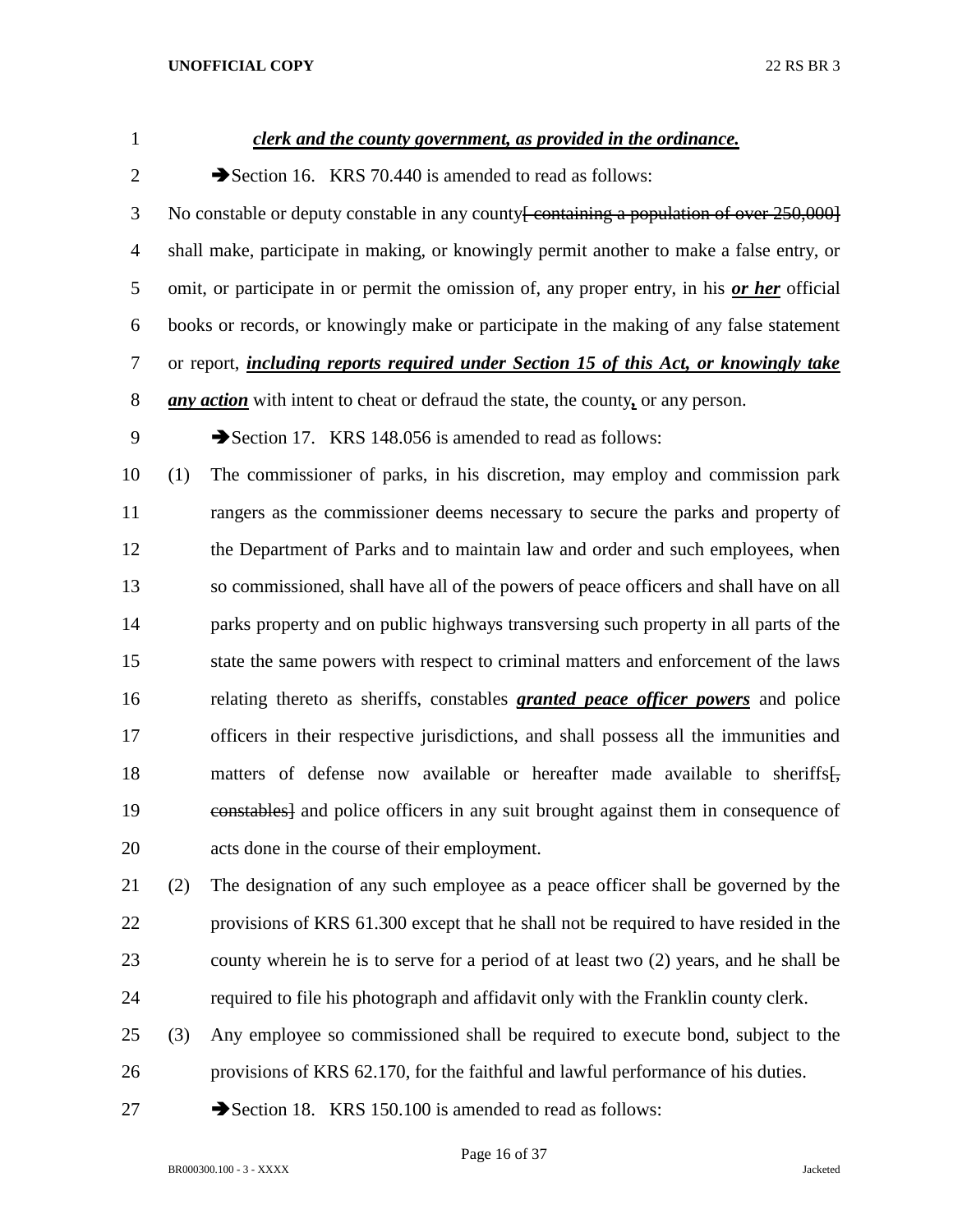The commissioner, all personnel of the department and all officers and other persons appointed by the commissioner may execute any process issued by a court, enforcing the provisions of this chapter or any law relating to the propagation or protection of fish and 4 wildlife in the same manner as any constable or estimate orly sheet if. To accomplish that purpose they may call any peace officer or other person to their aid.

6 Section 19. KRS 164.955 is amended to read as follows:

 (1) Police officers so appointed shall be peace officers and conservators of the peace. They shall have general police powers including the power to arrest, without process, all persons who within their view commit any crime or misdemeanor. They shall possess all of the common law and statutory powers, privileges, and immunities of sheriffs, except that they shall be empowered to serve civil process to the extent authorized by the employing governing board of the respective public postsecondary education institution employing them. Without limiting the generality of the foregoing, such police officers are hereby specifically authorized and empowered, and it shall be their duty:

 (a) To preserve the peace, maintain order and prevent unlawful use of force or violence or other unlawful conduct on the campuses of their respective institutions, and to protect all persons and property located thereon from injury, harm and damage; and

 (b) To enforce, and to assist the officials of their respective institutions in the enforcement of, the lawful rules and regulations of said institution, and to assist and cooperate with other law enforcement agencies and officers. Provided, however, that such police officers shall exercise the powers herein granted upon any real property owned or occupied by their respective institutions, including the streets passing through and adjacent thereto. Said powers may be exercised in any county of the Commonwealth where the institution owns, uses, or occupies property. Additional jurisdiction may be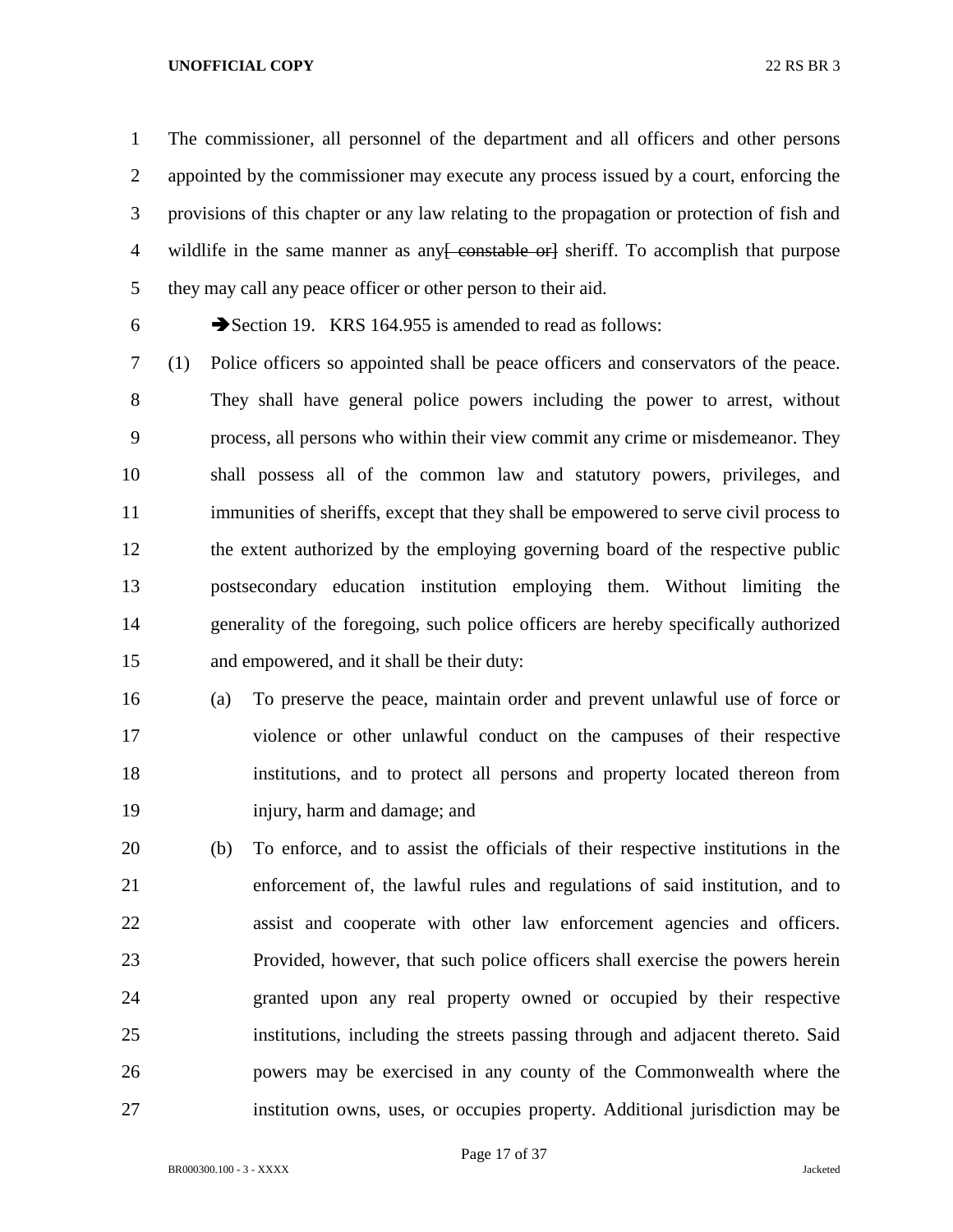| $\mathbf{1}$   |     |     | established by agreement with the chief of police of the municipality or sheriff        |
|----------------|-----|-----|-----------------------------------------------------------------------------------------|
| $\overline{2}$ |     |     | of the county or the appropriate law enforcement agency in which such                   |
| 3              |     |     | property is located, dependent upon the jurisdiction involved.                          |
| $\overline{4}$ | (2) |     | Police officers may exercise their powers away from the locations described in          |
| 5              |     |     | subsection (1) of this section only upon the following conditions:                      |
| 6              |     | (a) | When in immediate pursuit of an actual or suspected violator of the law;                |
| 7              |     | (b) | When authorized to do so pursuant to the agreement authorized by subsection             |
| 8              |     |     | $(1)$ of this section;                                                                  |
| 9              |     | (c) | When requested to act by the chief of police of the city or county in which the         |
| 10             |     |     | institution's property is located;                                                      |
| 11             |     | (d) | When requested to act by the sheriff of the county in which the institution's           |
| 12             |     |     | property is located;                                                                    |
| 13             |     | (e) | When requested to act by the commissioner of the Department of Kentucky                 |
| 14             |     |     | State Police;                                                                           |
| 15             |     | (f) | When requested to act by the authorized delegates of those persons or                   |
| 16             |     |     | agencies listed in paragraph $(c)$ , $(d)$ , or $(e)$ of this subsection;               |
| 17             |     | (g) | When requested to assist a state, county or municipal police officer, sheriff, or       |
| 18             |     |     | other peace officer in the performance of his lawful duties; or                         |
| 19             |     | (h) | When operating under an interlocal cooperation agreement pursuant to KRS                |
| 20             |     |     | Chapter 65.                                                                             |
| 21             | (3) |     | Police officers appointed pursuant to KRS 164.950 to 164.980 shall have, in             |
| 22             |     |     | addition to the other powers enumerated herein, the power to conduct investigations     |
| 23             |     |     | anywhere in this Commonwealth, provided the investigation relates to criminal           |
| 24             |     |     | offenses which occurred on property owned, leased, or controlled by the public          |
| 25             |     |     | postsecondary education institution. Where desirable and at the discretion of the       |
| 26             |     |     | public postsecondary education institution's police officials, the institution's police |
| 27             |     |     | department may coordinate said investigations with any law enforcement agency of        |

Page 18 of 37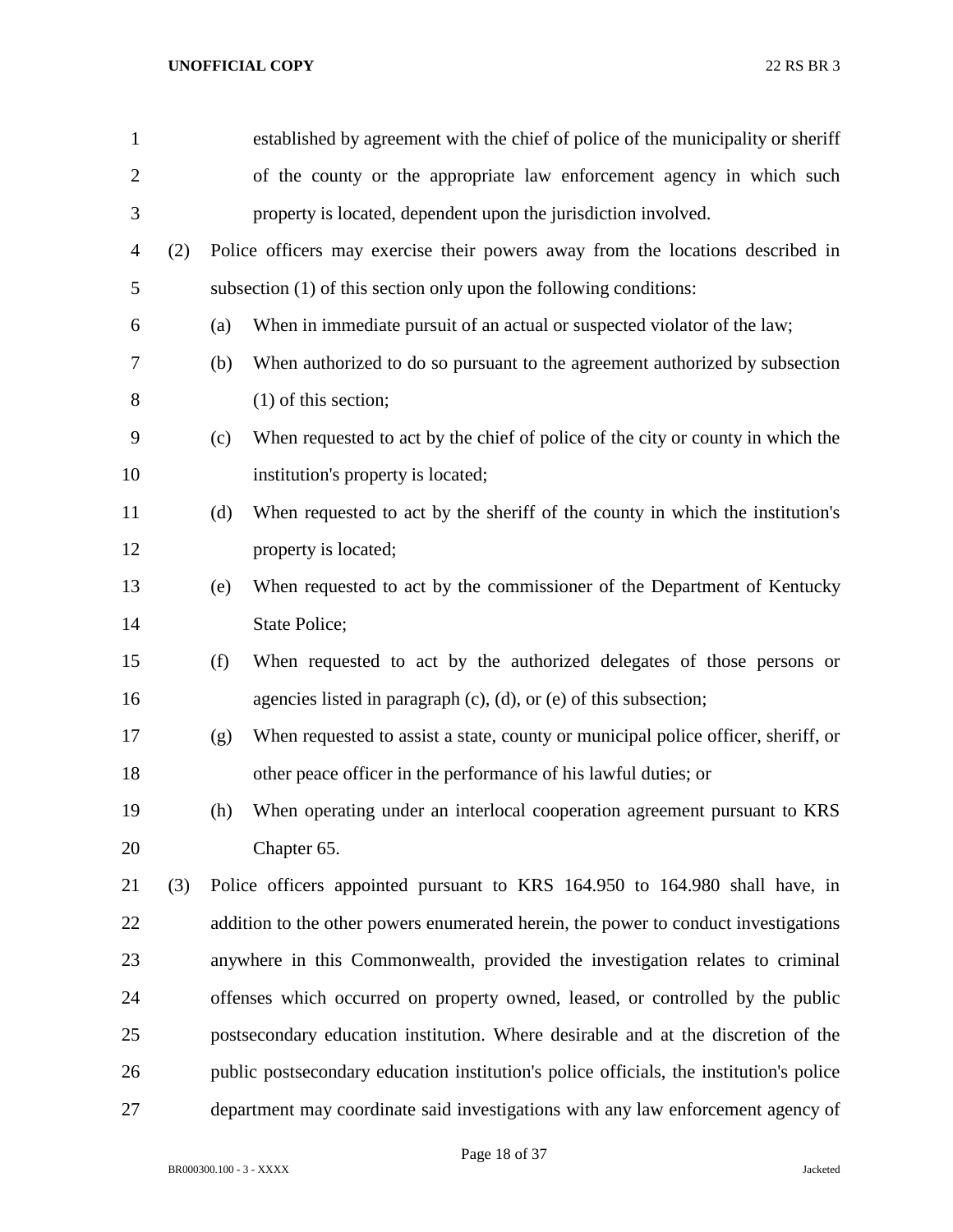this Commonwealth or with agencies of the federal government.

 (4) Police departments created and operated by the governing boards of public postsecondary education institutions shall, for all purposes, be deemed public police departments and the sworn police officers thereof are, for all purposes, deemed public police officers.

 (5) Nothing in KRS 164.950 to 164.980 shall be construed as a diminution or modification of the authority or responsibility of any city or county police department, the Department of Kentucky State Police, sheriff, constable *granted police powers*, or other peace officer either on the property of an institution of postsecondary education or otherwise. *Nor shall anything in KRS 164.950 to 164.980 be construed as a diminution or modification of the authority or responsibility of any constable.*

13 Section 20. KRS 183.881 is amended to read as follows:

 (1) Safety and security officers so appointed shall be peace officers and conservators of the peace. They shall have general police powers to arrest, without process, all persons who within their view commit any crime or misdemeanor. They shall possess all of the common law and statutory powers, privileges, and immunities of sheriffs, except that they shall be empowered to serve civil process to the extent authorized by the employing airport board. Without limiting the generality of the foregoing, such safety and security officers are hereby specifically authorized and empowered, and it shall be their duty:

 (a) To preserve the peace, maintain order and prevent unlawful use of force or violence or other unlawful conduct on the airport facility of their respective airport board, and to protect all persons and property located thereon from injury, harm and damage;

 (b) To enforce, and to assist officials of their respective airport boards in the enforcement of the lawful rules and regulations of said airport board, and to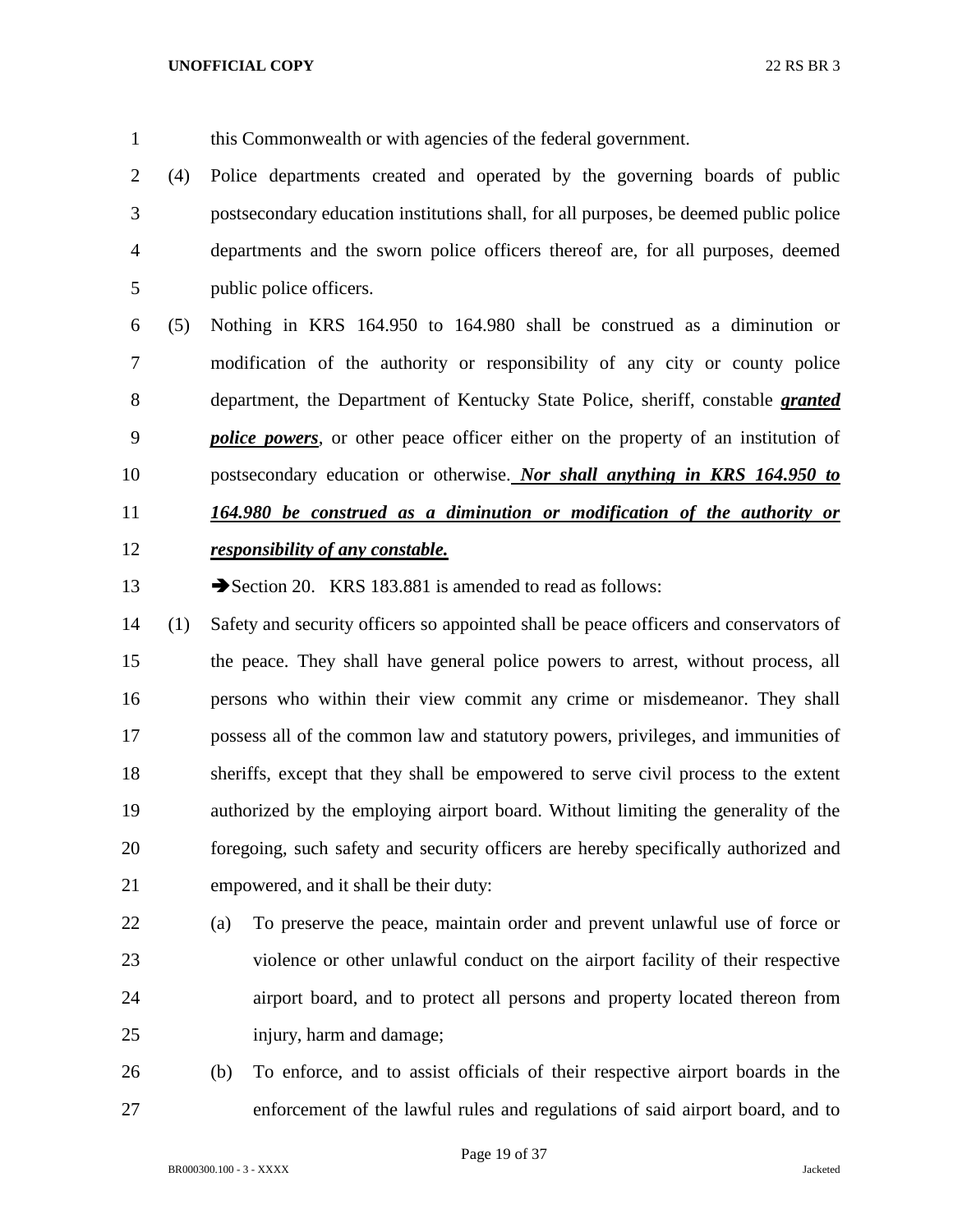| $\mathbf{1}$   |     |     | assist and cooperate with the law enforcement agencies and officers.                |
|----------------|-----|-----|-------------------------------------------------------------------------------------|
| $\overline{2}$ |     |     | Provided, however, that such safety and security officers shall exercise the powers |
| 3              |     |     | herein granted upon any real property owned or occupied by their respective airport |
| $\overline{4}$ |     |     | boards including the streets passing through and adjacent thereto. Said powers may  |
| 5              |     |     | be exercised in any county of the Commonwealth where the airport board owns,        |
| 6              |     |     | uses, or occupies property. Additional jurisdiction may be established by agreement |
| 7              |     |     | with the chief of police of the municipality or sheriff of the county or the        |
| 8              |     |     | appropriate law enforcement agency in which such property is located, dependent     |
| 9              |     |     | upon the jurisdiction involved.                                                     |
| 10             | (2) |     | Safety and security officers may exercise their powers away from the locations      |
| 11             |     |     | described in subsection (1) of this section only upon the following conditions:     |
| 12             |     | (a) | When in hot pursuit of an actual or suspected violator of the law;                  |
| 13             |     | (b) | When authorized to do so pursuant to the agreement authorized by subsection         |
| 14             |     |     | $(1)$ of this section;                                                              |
| 15             |     | (c) | When requested to act by the chief of police of the city or county in which the     |
| 16             |     |     | airport board's property is located;                                                |
| 17             |     | (d) | When requested to act by the sheriff of the county in which the airport board's     |
| 18             |     |     | property is located;                                                                |
| 19             |     | (e) | When requested to act by the commissioner of the Department of Kentucky             |
| 20             |     |     | State Police;                                                                       |
| 21             |     | (f) | When requested to act by the authorized delegates of those persons or               |
| 22             |     |     | agencies listed in paragraph (c), (d) or (e) of this subsection $\left[$ above];    |
| 23             |     | (g) | When requested to assist a state, county, or municipal police officer, sheriff,     |
| 24             |     |     | or other peace officer in the performance of his or her lawful duties; or           |
| 25             |     | (h) | When operating under an interlocal cooperation agreement pursuant to KRS            |
| 26             |     |     | Chapter 65.                                                                         |
|                |     |     |                                                                                     |

(3) Safety and security officers appointed pursuant to KRS 183.110 and 183.880 to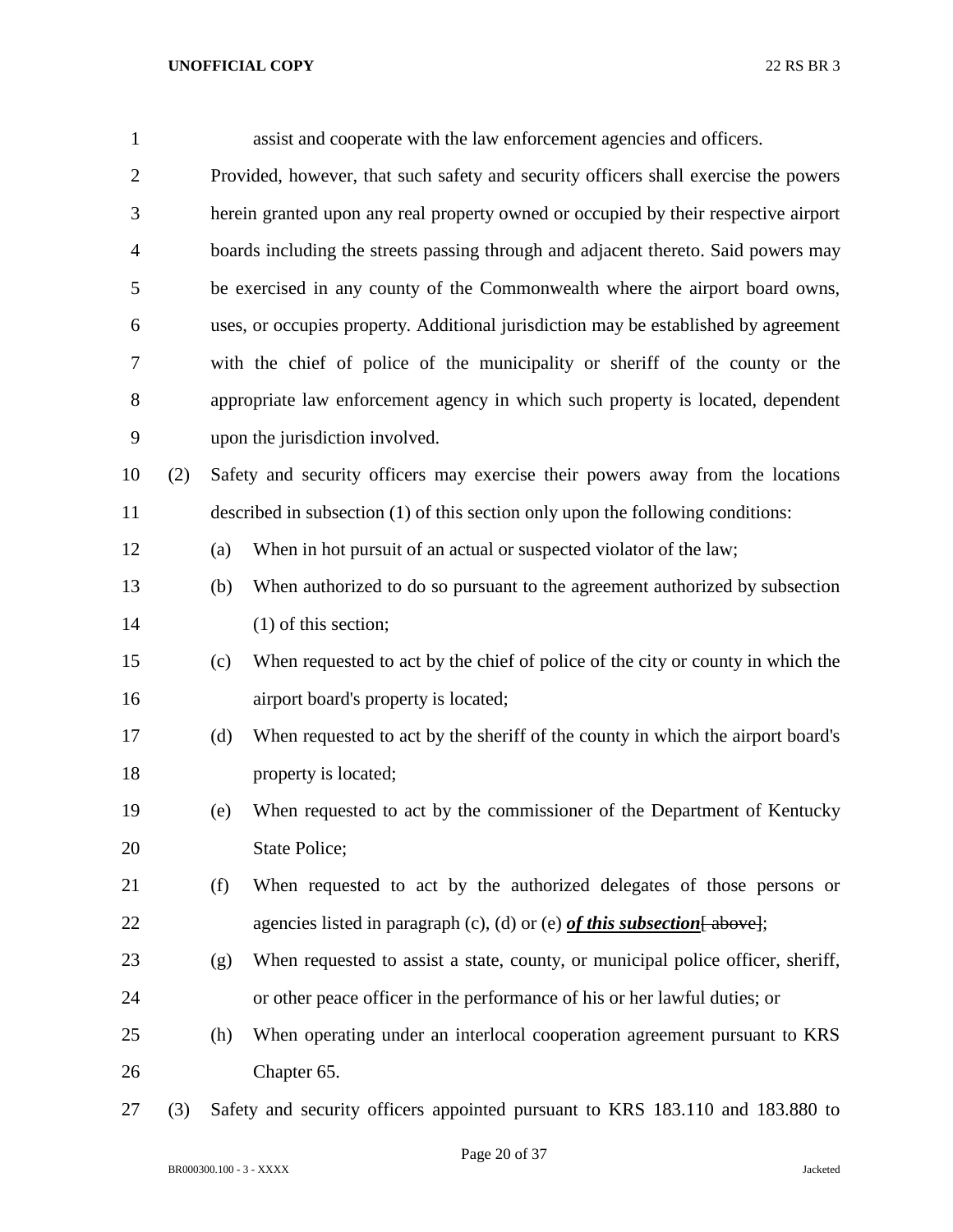183.886 shall have, in addition to the other powers enumerated herein, the power to conduct investigations anywhere in this Commonwealth, provided such investigation relates to criminal offenses which occurred on property owned, leased, or controlled by the airport board. Where desirable and at the discretion of the airport board's police officials, the airport board's safety and security department may coordinate said investigations with any law enforcement agency of this Commonwealth or with agencies of the federal government.

 (4) Safety and security departments created and operated by the airport boards shall, for all purposes, be deemed public police departments and the sworn safety and security officers thereof are, for all purposes, deemed public police officers.

 (5) Nothing in KRS 183.110 and 183.880 to 183.886 shall be construed as a diminution or modification of the authority or responsibility of any city or county police department, the Department of Kentucky State Police, sheriff, constable *granted police powers*, or other peace officer either on the property of an airport board or otherwise. *Nor shall anything in KRS 183.110 and 183.880 to 183.886 be construed as a diminution or modification of the authority or responsibility of* 

*any constable.*

18 Section 21. KRS 189.950 is amended to read as follows:

 (1) No motor vehicle, except those designated under KRS 189.910 to 189.950 as emergency vehicles, shall be equipped with, nor shall any person use upon a vehicle, any siren, whistle, or bell. Any vehicle may be equipped with a theft alarm signal device which shall be so arranged that it cannot be used as an ordinary warning signal.

 (2) No motor vehicle, except those designated under KRS 189.910 to 189.950 as emergency vehicles, shall be equipped with, nor shall any person use upon a vehicle any red or blue flashing, revolving, or oscillating light or place a red light on the front thereof. This subsection shall not apply to the use of red flashing lights on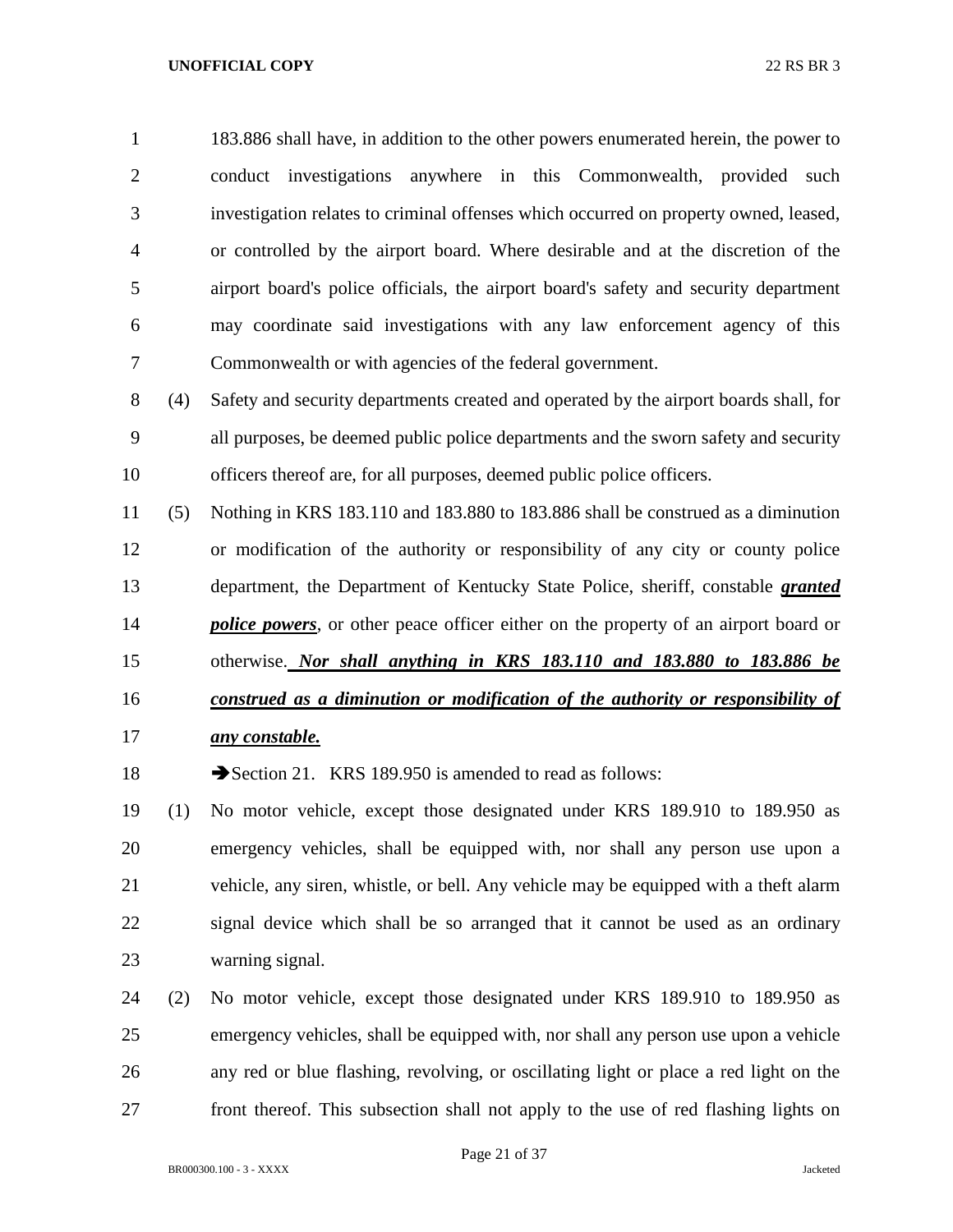school buses or to stop lights or turn signals at the rear of any motor vehicle.

- (3) Except as otherwise provided for in this section, a person shall not illuminate a blue light that is affixed to a motor vehicle while operating the motor vehicle on a highway. This subsection shall not apply to:
- (a) Any light on a motorcycle that is not affixed to the front of the motorcycle; or
- 
- (b) Nonhalogen headlamps that have a slight blue tint and meet United States

Department of Transportation regulations.

 (4) No motor vehicle, except those designated under KRS 189.910 to 189.950 as public safety vehicles, shall be equipped with, nor shall any person use upon any vehicle any yellow flashing, revolving, or oscillating light. This subsection shall not apply to the use of yellow lights for turn signals; or to emergency flasher lights for use when warning the operators of other vehicles of the presence of a vehicular traffic requiring the exercise of unusual care in approaching, overtaking, or passing; or to vehicles operated by mail carriers while on duty; funeral escort vehicles and church buses.

 (5) Any person who is a regular or voluntary member of any fire department furnishing fire protection for a political subdivision of the state or any person who is a regular or voluntary member of a rescue squad may equip his *or her* vehicle with red flashing, rotating, or oscillating lights and a siren, bell, or exhaust whistle if he *or her* has first been given permission, in writing, to do so by the chief of the fire department or rescue squad. He *or she* may use such lights and equipment only while proceeding to the scene of a fire or other emergency or to a location where another emergency vehicle is on emergency call in the performance of his *or her* official duties as a member of a fire department or rescue squad.

 (6) *(a)* Any constable *meeting the requirements of subsection (2) of Section 1 of this Act* may, upon approval of the fiscal court in the county of jurisdiction*, the legislative council of an urban-county government, or the legislative*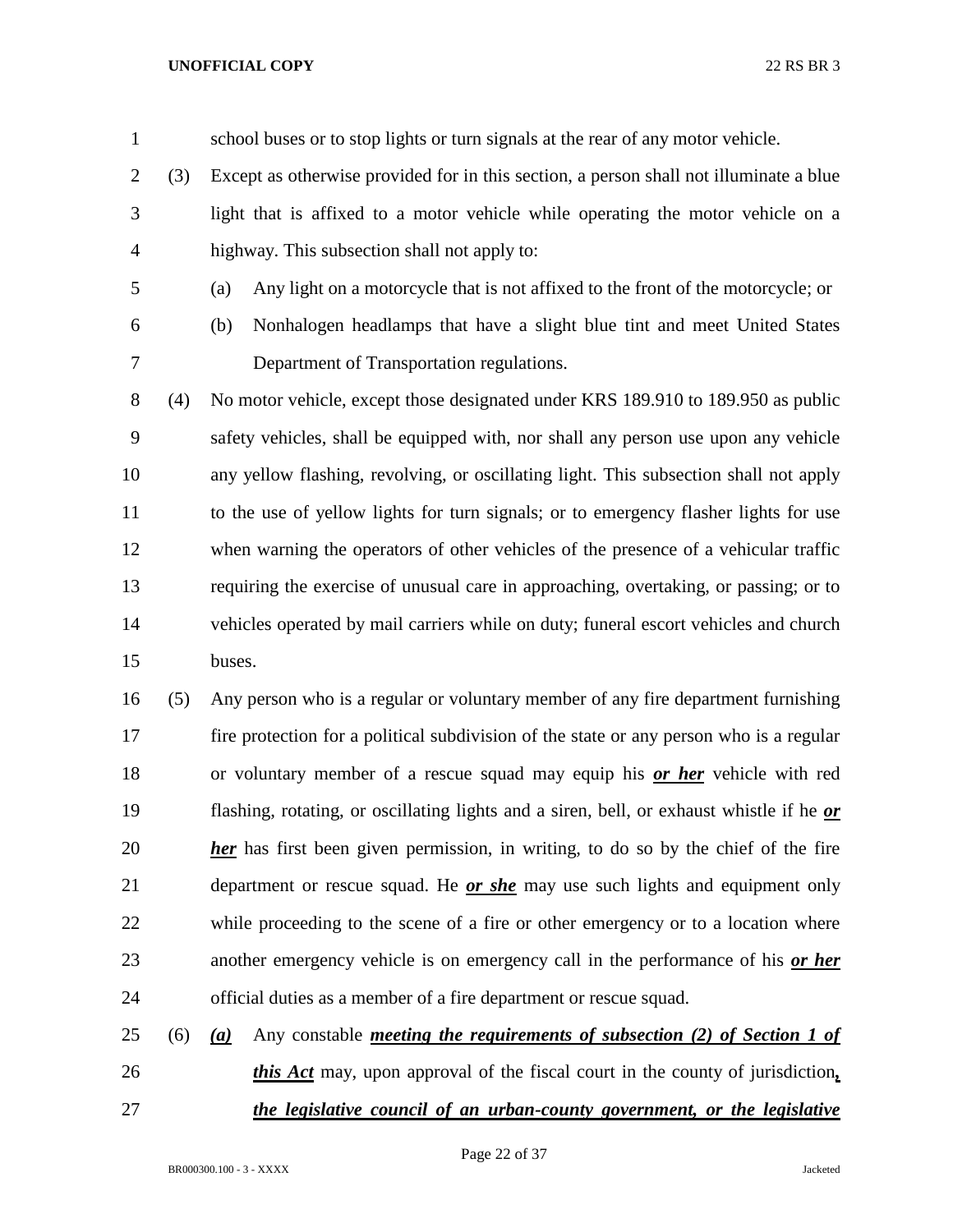| 1              | <b>body of a consolidated local government</b> , equip vehicles used by said officer |
|----------------|--------------------------------------------------------------------------------------|
| $\overline{2}$ | as emergency vehicles with one (1) or more flashing, rotating or oscillating         |
| 3              | blue lights, visible under normal atmospheric condition from a distance of five      |
| $\overline{4}$ | hundred (500) feet to the front of such vehicle, and a siren, whistle or bell,       |
| 5              | capable of emitting a sound audible under normal conditions from a distance          |
| 6              | of not less than five hundred (500) feet. This equipment shall be in addition to     |
| 7              | any other equipment required by the motor vehicle laws. Any constable                |
| 8              | authorized by the fiscal court to utilize blue lights and a siren pursuant to this   |
| 9              | section shall maintain at least the insurance described by KRS 304.39-110.           |
| 10             | (b)<br>Any constable who has successfully completed a basic training course,<br>1.   |
| 11             | as established by KRS 15.440, at a school certified or recognized by                 |
| 12             | the Kentucky Law Enforcement Council, and who maintains his or                       |
| 13             | her certification as a peace officer pursuant to KRS 15.380 through                  |
| 14             | his or her term of office as a constable, may equip vehicles used by                 |
| 15             | that officer as emergency vehicles with one (1) or more flashing,                    |
| 16             | rotating, or oscillating blue lights, visible under normal atmospheric               |
| 17             | conditions from a distance of five hundred (500) feet to the front of the            |
| 18             | vehicle, and a siren, whistle, or bell, capable of emitting a sound                  |
| 19             | <i>audible under normal conditions from a distance of not less than five</i>         |
| 20             | hundred (500) feet. This equipment shall be in addition to any other                 |
| 21             | equipment required by the motor vehicle laws. Any constable                          |
| 22             | <i>authorized to use blue lights and a siren pursuant to this section shall</i>      |
| 23             | maintain at least the insurance described by KRS 304.39-110.                         |
| 24             | The fiscal court in the county of jurisdiction, the legislative council of an<br>2.  |
| 25             | urban-county government, or the legislative body of a consolidated local             |
| 26             | government may revoke this authorization, if the fiscal court, the council, or       |
| 27             | the body determines an issue of public safety or abuse by the constable.             |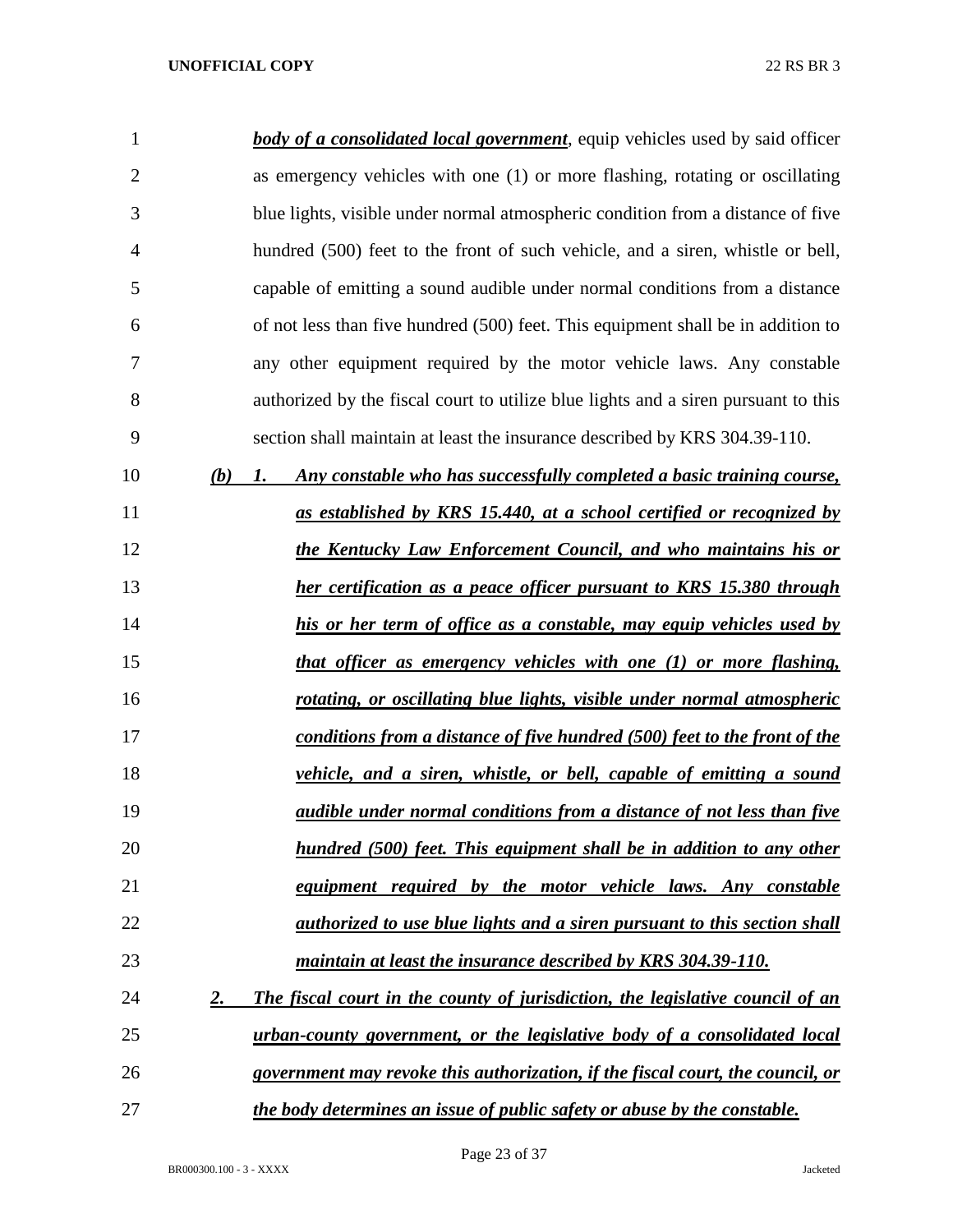(7) Any person who is a paid or voluntary member of any ambulance service furnishing emergency medical services for a political subdivision of the state may equip his *or her* vehicle with red flashing, rotating, or oscillating lights and a siren, bell, or exhaust whistle if he *or she* has first been given permission, in writing, to do so by the chief or director of the ambulance service. He *or she* may use such lights and equipment only while proceeding to the scene of an emergency, a medical facility, or to a location where another emergency vehicle is on emergency call in the performance of his *or her* official duties as a member of the ambulance service.

9 Section 22. KRS 230.240 is amended to read as follows:

 (1) In addition to the employees referred to in KRS 230.230, the executive director of the racing commission may employ, dismiss, or take other personnel action and determine the reasonable compensation of stewards, supervisors of mutuels, veterinarians, inspectors, accountants, security officers, and other employees 14 deemed by the executive director to be essential at or in connection with any horse race meeting and in the best interest of racing. Three (3) Thoroughbred stewards shall be employed at each Thoroughbred race meeting. Two (2) stewards shall be employed and compensated by the Commonwealth, subject to reimbursement by the racing associations pursuant to subsection (3) of this section. One (1) Thoroughbred steward shall be employed and compensated by the racing association hosting the race meeting. Three (3) standardbred judges shall be employed at each standardbred race meeting. Two (2) standardbred judges shall be employed and compensated by 22 the Commonwealth, subject to reimbursement by the racing associations pursuant to subsection (3) of this section. One (1) standardbred judge shall be employed and compensated by the racing association hosting the race meeting. The security officers shall be peace officers and conservators of the peace on racing commission property and at all race tracks and grounds in the Commonwealth and shall possess all the common law and statutory powers and privileges now available or hereafter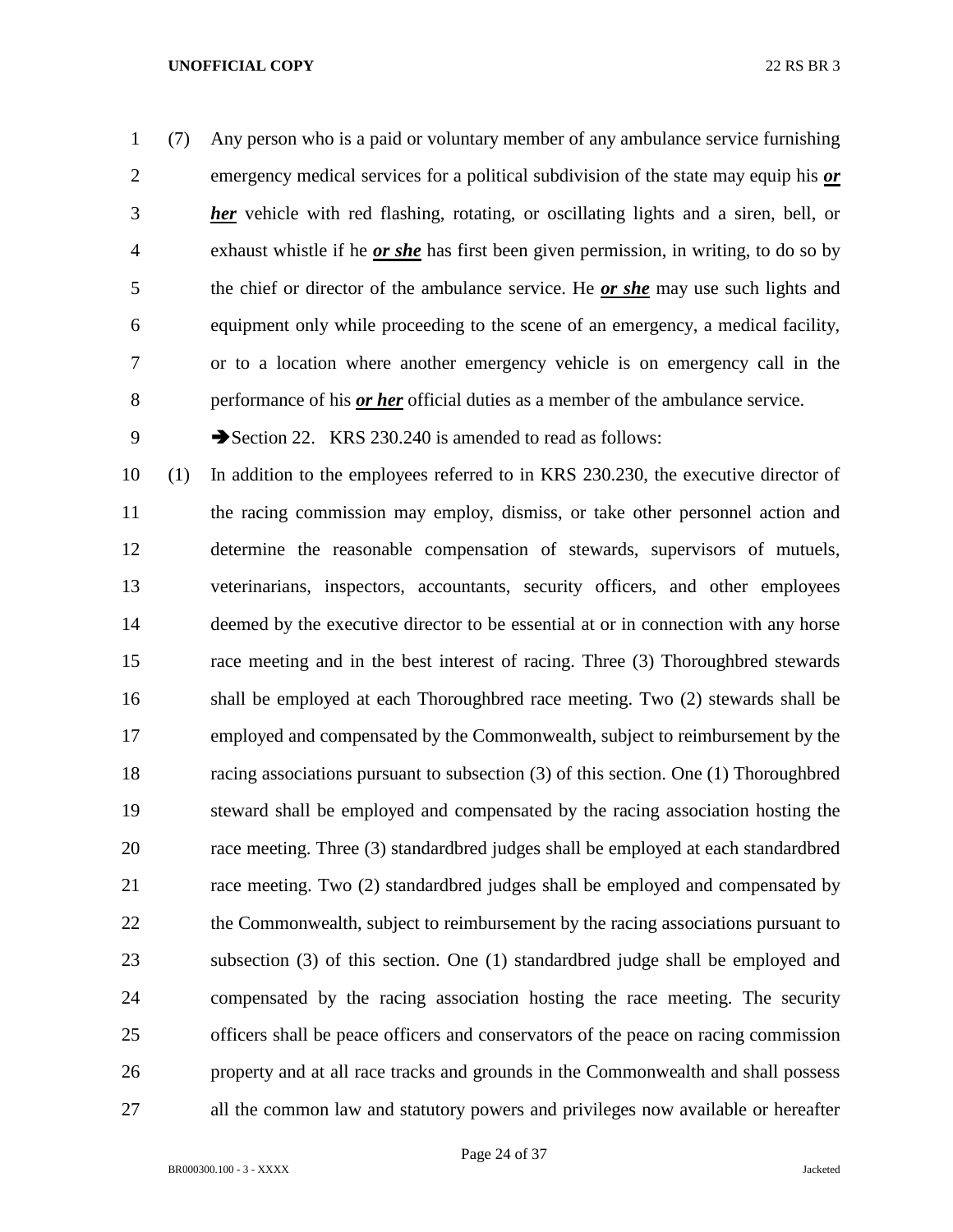made available to sheriffs, constables *granted police powers*, and police officers for the purpose of enforcing all laws relating directly or indirectly to the conduct of horse racing and pari-mutuel wagering thereon, or the enforcement of laws relating to the protection of persons or property on premises licensed by the racing commission. The racing commission, for the purpose of maintaining integrity and honesty in racing, shall prescribe by administrative regulation the powers and duties of the persons employed under this section and qualifications necessary to competently perform their duties. In addition, the racing commission shall be responsible for seeing that racing officials employed under the provisions of this section have adequate training to perform their duties in a competent manner.

 (2) The racing commission shall promulgate administrative regulations for effectively preventing the use of improper devices, and restricting or prohibiting the use and administration of drugs or stimulants or other improper acts to horses prior to the horse participating in a race. The racing commission may acquire, operate, and maintain, or contract for the maintenance and operation of, a testing laboratory and related facilities, for the purpose of saliva, urine, or other tests, and to purchase supplies and equipment for and in connection with the laboratory or testing processes. The expense of the laboratory or other testing processes, whether furnished by contract or otherwise, together with all supplies and equipment used in connection therewith, shall be paid by the various associations licensed under this chapter in the manner and in proportions as the racing commission shall by administrative regulation provide.

 (3) The compensation of the employees referred to in this section shall be paid by the licensee conducting the horse race meeting in connection with which the employees are utilized or employed. The salary of the executive director to the racing commission shall be prorated among and paid by the various associations licensed under this chapter in the manner as the racing commission shall, by administrative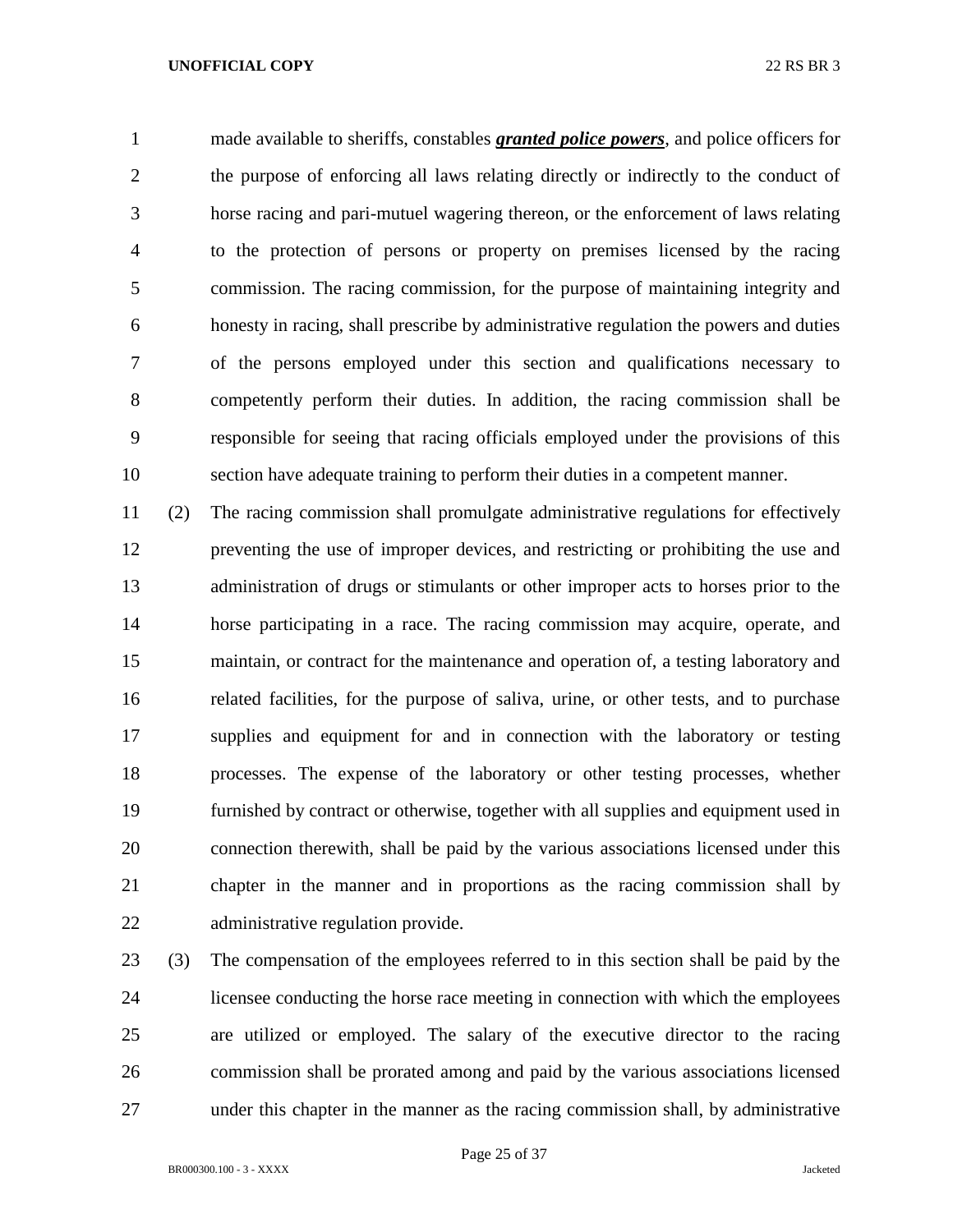regulation, provide. Except for the Thoroughbred steward and the standardbred 2 judge authorized in subsection (1) of this section, the employees referred to in this section shall be deemed employees of the racing commission, and are paid by the licensee or association for convenience only.

 (4) Each person, as a condition precedent to the privilege of receiving a license under this chapter to conduct a horse race meeting, shall be deemed to have agreed to pay expenses and compensation as provided in this section and as may be actually and reasonably incurred.

9 Section 23. KRS 277.280 is amended to read as follows:

 (1) Each railroad policeman shall, before he *or she* enters upon the discharge of the duties of his *or her* office, execute bond, with good security, conditioned for the faithful performance of his *or her* duty as such policeman, and take and subscribe an oath of office. The bond shall be executed in the county in which the policeman resides, or in which the railroad has its registered process agent, if any, within the state, or in which the policeman performs any duties as a railroad policeman, and the bond shall be approved, and the oath administered, by the county judge/executive. The bond and oath shall be entered of record by the county clerk, and the execution of the bond and the taking of the oath shall be indorsed upon the commission of the person so qualifying. Each policeman so appointed and commissioned shall, throughout the counties through which the railroad operates, have and exercise the powers of sheriffs and constables *granted police powers* in making arrests for public offenses committed upon or about railroad property, and in serving process in criminal and penal prosecutions for such offenses, and shall be 24 subject to all the liabilities of sheriffs<del>[ or constables]</del>.

 (2) The compensation of railroad policemen shall be fixed and paid by the railroad company for which they are appointed.

27 Section 24. KRS 281.765 is amended to read as follows:

Page 26 of 37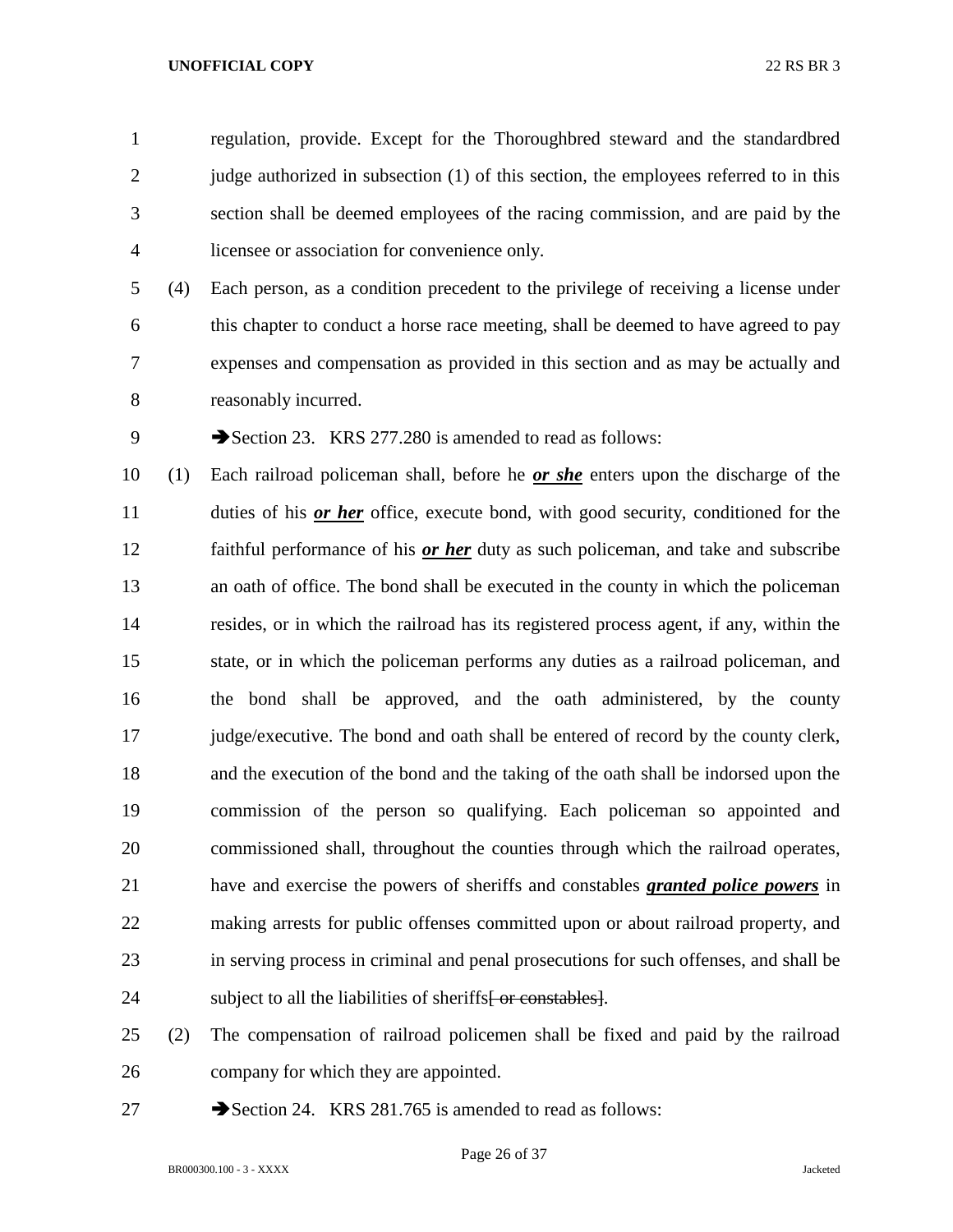Any peace officer, including sheriffs and their deputies, constables and their deputies **granted police powers**, city police officers, county police or patrols, and special officers appointed by any agency of the Commonwealth of Kentucky for the enforcement of its laws relating to motor vehicles and boats or boating, now existing or hereafter enacted, shall be authorized and it is hereby made the duty of each of them to enforce the provisions of this chapter and to make arrests for any violation or violations thereof, and for violations of any other law relating to motor vehicles and boating, without warrant if the offense be committed in his *or her* presence, and with warrant or summons if he *or she* does not observe the commission of the offense. When in pursuit of any offender for any offense committed within his *or her* jurisdiction, any such officer may follow and effect an arrest beyond the limits of his *or her* jurisdiction. If the arrest be made without warrant, the accused may elect to be immediately taken before the nearest court having jurisdiction, whereupon it shall be the duty of the officer to so take him *or her*. If the accused elects not to be so taken, then it shall be the duty of the officer to require of the accused a bail-bond in a sum not less than one hundred dollars (\$100), conditioned that the accused binds himself *or herself* to appear in the court of jurisdiction at the time fixed in the bond, not however in any case later than six (6) days from the day of arrest. In case the arrested person fails to appear on the day fixed, the bond shall be forfeited in the manner as is provided for the forfeiture of bonds in other cases. No officer shall be permitted to take a cash bond. The officer making the arrest and taking the bond shall report the same to the court having jurisdiction within eighteen (18) hours after taking such bond.

23 Section 25. KRS 446.010 is amended to read as follows:

As used in the statute laws of this state, unless the context requires otherwise:

(1) "Action" includes all proceedings in any court of this state;

(2) "Animal" includes every warm-blooded living creature except a human being;

(3) "Attorney" means attorney-at-law;

Page 27 of 37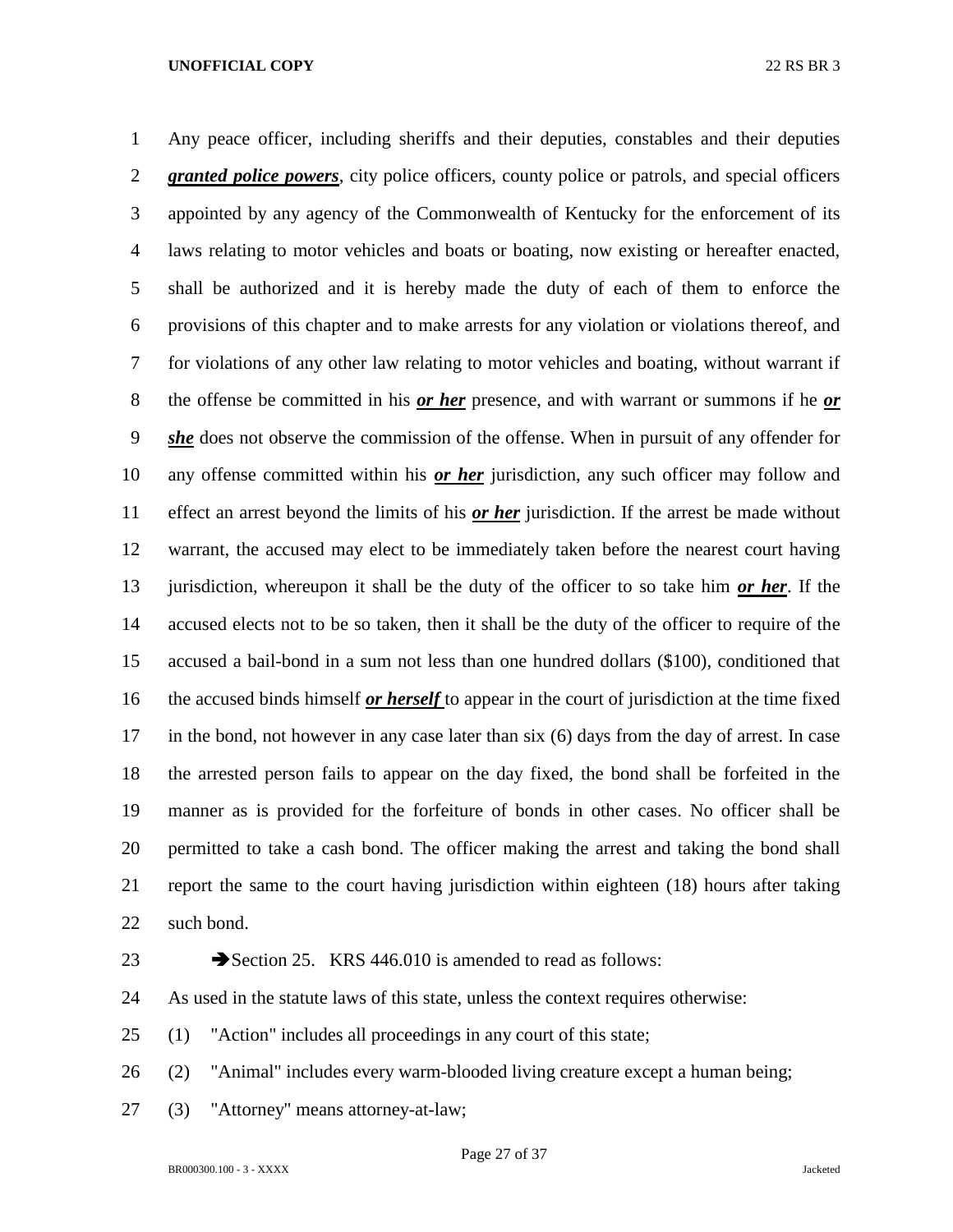(4) "Bequeath" and "devise" mean the same thing; (5) "Bequest" and "legacy" mean the same thing, and embrace either real or personal estate, or both; (6) "Business trust" includes, except when utilized in KRS Chapter 386, a "statutory trust" as organized under KRS Chapter 386A; (7) "Case plan" means an individualized accountability and behavior change strategy for supervised individuals that: (a) Targets and prioritizes the specific criminal risk factors of the individual based upon his or her assessment results; (b) Matches the type and intensity of supervision and treatment conditions to the individual's level of risk, criminal risk factors, and individual characteristics, such as gender, culture, motivational stage, developmental stage, and learning style; (c) Establishes a timetable for achieving specific behavioral goals, including a schedule for payment of victim restitution, child support, and other financial obligations; and (d) Specifies positive and negative actions that will be taken in response to the supervised individual's behaviors; (8) "Certified mail" means any method of governmental, commercial, or electronic delivery that allows a document or package to have proof of: (a) Sending the document or package; (b) The date the document or package was delivered or delivery was attempted; and (c) The signature of the receipt of the document or package; (9) "Company" may extend and be applied to any corporation, company, person, partnership, joint stock company, or association; (10) "Corporation" may extend and be applied to any corporation, company, partnership,

Page 28 of 37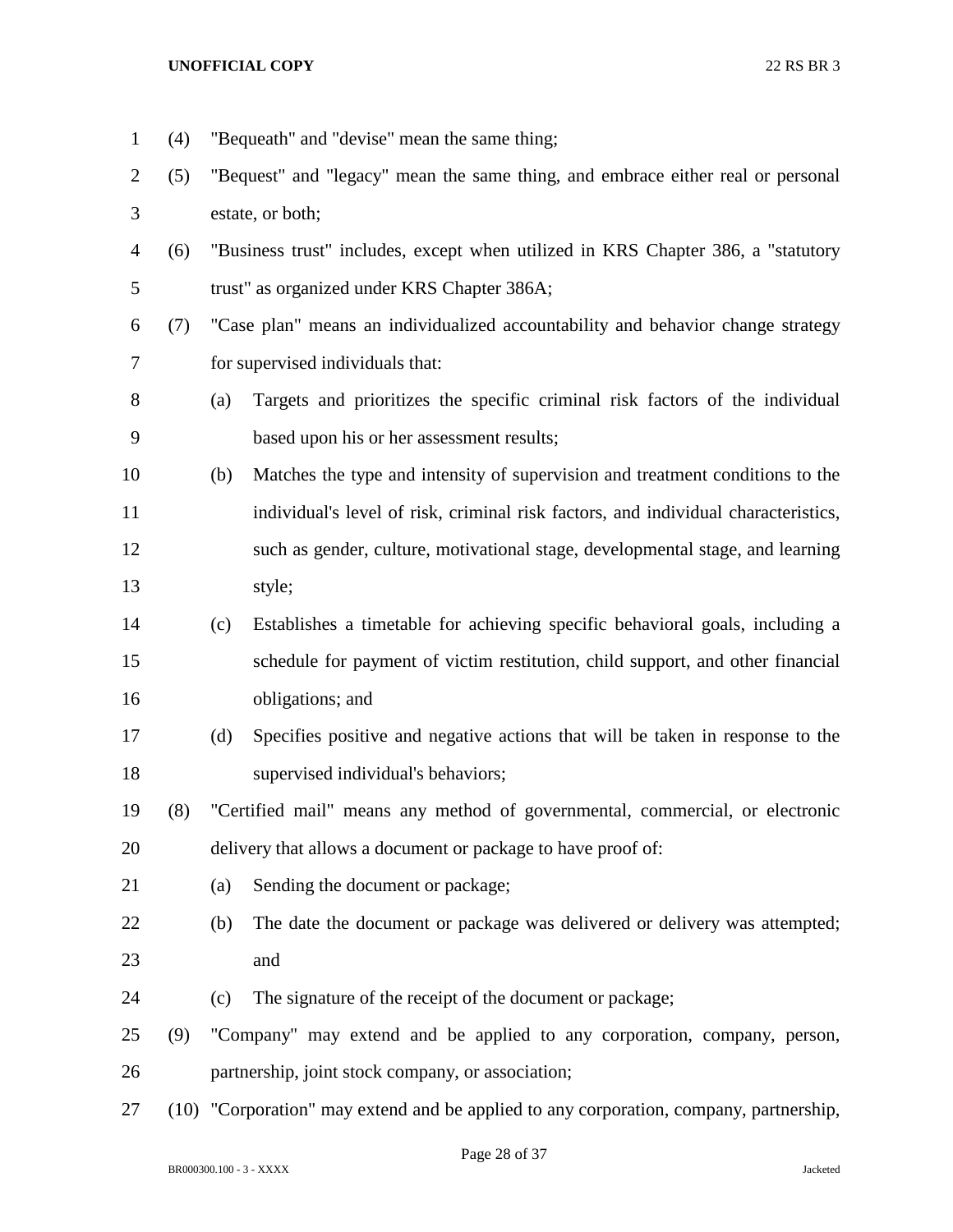1 joint stock company, or association;

- (11) "Criminal risk factors" are characteristics and behaviors that, when addressed or changed, affect a person's risk for committing crimes. The characteristics may include but are not limited to the following risk and criminogenic need factors: antisocial behavior; antisocial personality; criminal thinking; criminal associates; dysfunctional family; low levels of employment or education; poor use of leisure and recreation; and substance abuse;
- (12) "Cruelty" as applied to animals includes every act or omission whereby unjustifiable physical pain, suffering, or death is caused or permitted;

(13) "Directors," when applied to corporations, includes managers or trustees;

 (14) "Domestic," when applied to a corporation, partnership, business trust, or limited liability company, means all those incorporated or formed by authority of this state;

(15) "Domestic animal" means any animal converted to domestic habitat;

- (16) "Evidence-based practices" means policies, procedures, programs, and practices proven by scientific research to reliably produce reductions in recidivism when implemented competently;
- (17) "Federal" refers to the United States;

 (18) "Foreign," when applied to a corporation, partnership, limited partnership, business trust, statutory trust, or limited liability company, includes all those incorporated or formed by authority of any other state;

- (19) "Generally accepted accounting principles" are those uniform minimum standards of and guidelines to financial accounting and reporting as adopted by the National Council on Governmental Accounting, under the auspices of the Municipal Finance Officers Association and by the Financial Accounting Standards Board, under the auspices of the American Institute of Certified Public Accountants;
- (20) "Graduated sanction" means any of a wide range of accountability measures and programs for supervised individuals, including but not limited to electronic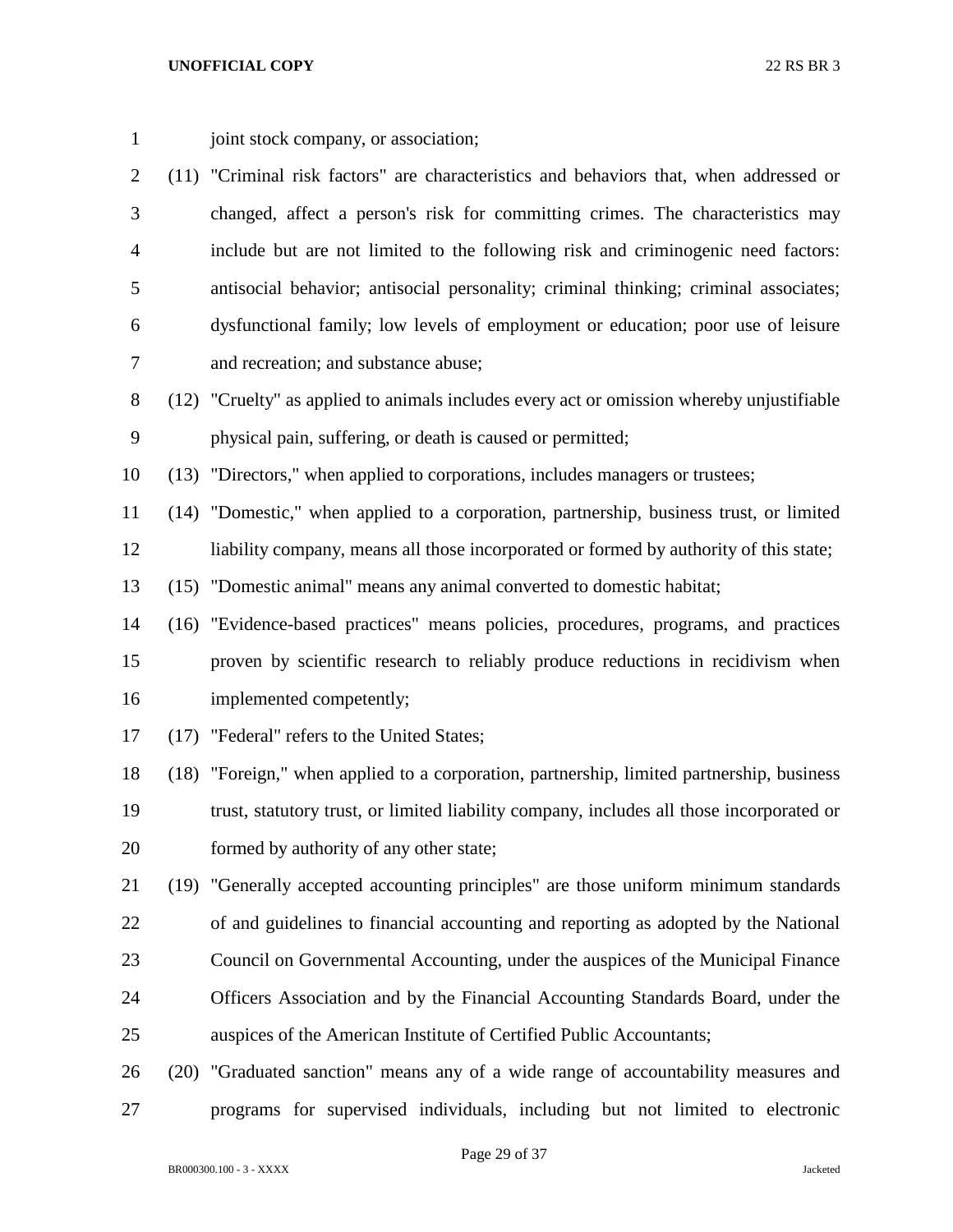monitoring; drug and alcohol testing or monitoring; day or evening reporting centers; restitution centers; reentry centers; disallowance of future earned compliance credits; rehabilitative interventions such as substance abuse or mental health treatment; reporting requirements to probation and parole officers; community service or work crews; secure or unsecure residential treatment facilities or halfway houses; and short-term or intermittent incarceration; (21) "Humane society," "society," or "Society for the Prevention of Cruelty to Animals," means any nonprofit corporation, organized under the laws of this state and having as its primary purpose the prevention of cruelty to animals; (22) "Issue," as applied to the descent of real estate, includes all the lawful lineal descendants of the ancestors; (23) "Land" or "real estate" includes lands, tenements, and hereditaments and all rights thereto and interest therein, other than a chattel interest;

(24) "Legatee" and "devisee" convey the same idea;

(25) "Livestock" means cattle, sheep, swine, goats, horses, alpacas, llamas, buffaloes, or

- any other animals of the bovine, ovine, porcine, caprine, equine, or camelid species;
- (26) "May" is permissive;
- (27) "Month" means calendar month;

 (28) "Oath" includes "affirmation" in all cases in which an affirmation may be substituted for an oath;

 (29) "Owner" when applied to any animal, means any person having a property interest in such animal;

(30) "Partnership" includes both general and limited partnerships;

 (31) "Peace officer" includes sheriffs, constables *granted police powers*, coroners, jailers, metropolitan and urban-county government correctional officers, marshals, policemen, and other persons with similar authority to make arrests;

(32) "Penitentiary" includes all of the state penal institutions except the houses of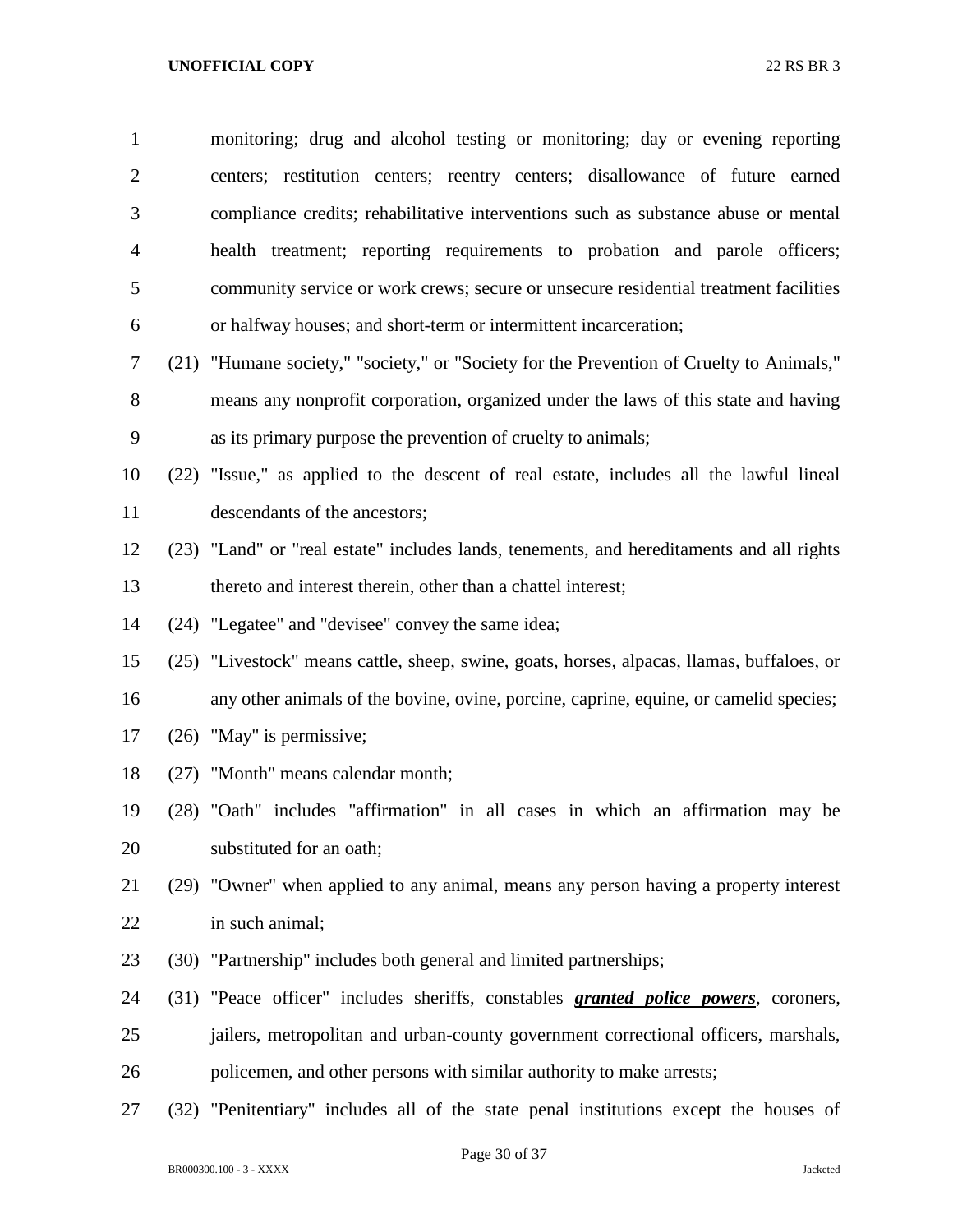| $\mathbf{1}$   |      | reform;                                                                                     |
|----------------|------|---------------------------------------------------------------------------------------------|
| $\overline{2}$ |      | (33) "Person" may extend and be applied to bodies-politic and corporate, societies,         |
| 3              |      | communities, the public generally, individuals, partnerships, joint stock companies,        |
| 4              |      | and limited liability companies;                                                            |
| 5              |      | (34) "Personal estate" includes chattels, real and other estate that passes to the personal |
| 6              |      | representative upon the owner dying intestate;                                              |
| 7              |      | (35) "Pretrial risk assessment" means an objective, research-based, validated assessment    |
| 8              |      | tool that measures a defendant's risk of flight and risk of anticipated criminal            |
| 9              |      | conduct while on pretrial release pending adjudication;                                     |
| 10             |      | (36) "Registered mail" means any governmental, commercial, or electronic method of          |
| 11             |      | delivery that allows a document or package to have:                                         |
| 12             |      | Its chain of custody recorded in a register to enable its location to be tracked;<br>(a)    |
| 13             |      | Insurance available to cover its loss; and<br>(b)                                           |
| 14             |      | The signature of the recipient of the document or package available to the<br>(c)           |
| 15             |      | sender;                                                                                     |
| 16             |      | (37) "Regular election" means the election in even-numbered years at which members of       |
| 17             |      | Congress are elected and the election in odd-numbered years at which state officers         |
| 18             |      | are elected;                                                                                |
| 19             |      | (38) "Risk and needs assessment" or "validated risk and needs assessment" means an          |
| 20             |      | actuarial tool scientifically proven to determine a person's risk to reoffend and           |
| 21             |      | criminal risk factors, that when properly addressed, can reduce that person's               |
| 22             |      | likelihood of committing future criminal behavior;                                          |
| 23             | (39) | "Shall" is mandatory;                                                                       |
| 24             | (40) | "State" when applied to a part of the United States, includes territories, outlying         |
| 25             |      | possessions, and the District of Columbia; "any other state" includes any state,            |
| 26             |      | territory, outlying possession, the District of Columbia, and any foreign government        |
| 27             |      | or country;                                                                                 |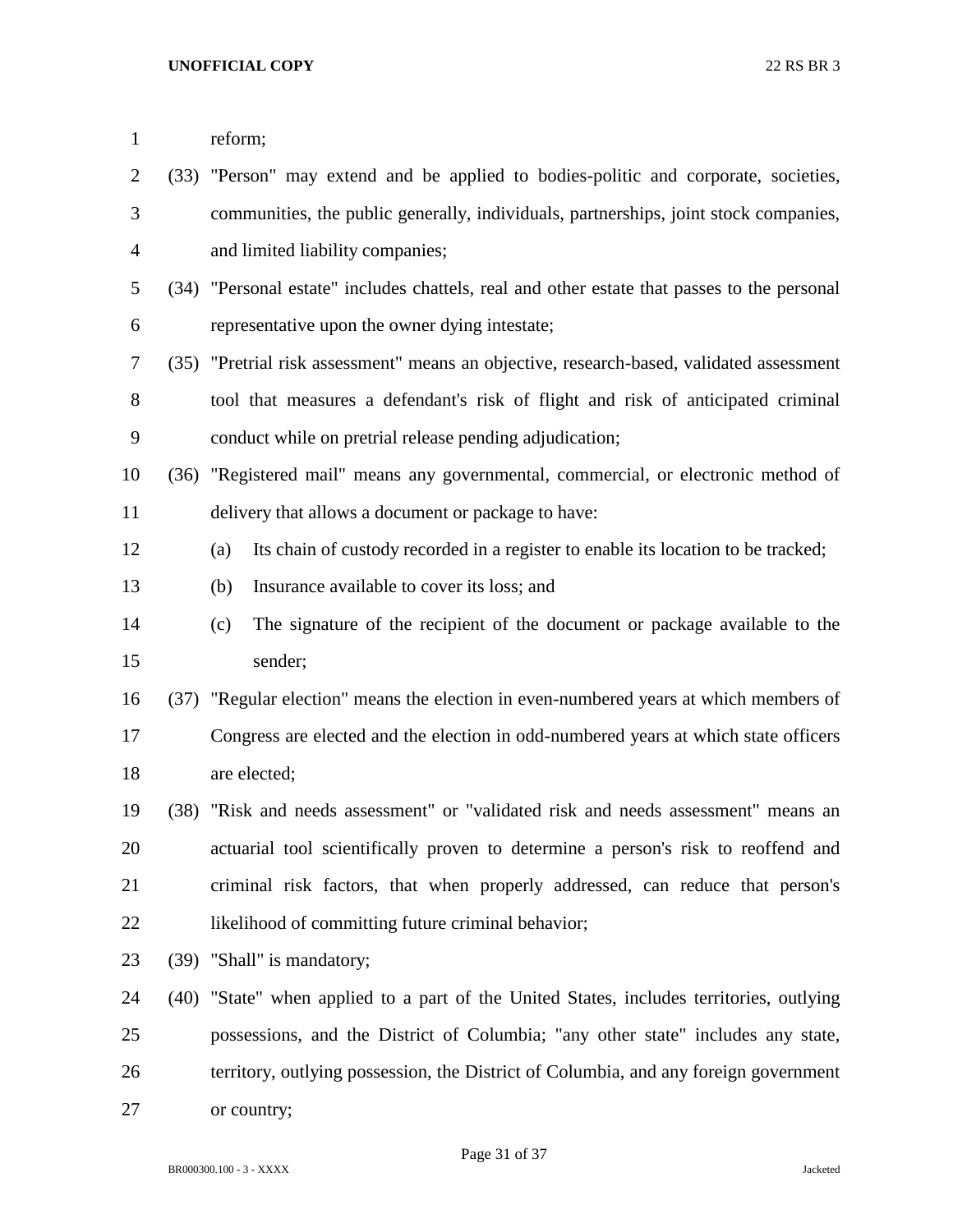(41) "State funds" or "public funds" means sums actually received in cash or negotiable instruments from all sources unless otherwise described by any state agency, state- owned corporation, university, department, cabinet, fiduciary for the benefit of any form of state organization, authority, board, bureau, interstate compact, commission, committee, conference, council, office, or any other form of organization whether or not the money has ever been paid into the Treasury and whether or not the money is still in the Treasury if the money is controlled by any form of state organization, except for those funds the management of which is to be reported to the Legislative Research Commission pursuant to KRS 42.600, 42.605, and 42.615;

 (42) "Supervised individual" means an individual placed on probation by a court or serving a period of parole or post-release supervision from prison or jail;

 (43) "Sworn" includes "affirmed" in all cases in which an affirmation may be substituted for an oath;

 (44) "Treatment" when used in a criminal justice context, means targeted interventions that focus on criminal risk factors in order to reduce the likelihood of criminal behavior. Treatment options may include but shall not be limited to community- based programs that are consistent with evidence-based practices; cognitive- behavioral programs; faith-based programs; inpatient and outpatient substance abuse or mental health programs; and other available prevention and intervention programs that have been scientifically proven to produce reductions in recidivism when implemented competently. "Treatment" does not include medical services;

 (45) "United States" includes territories, outlying possessions, and the District of Columbia;

 (46) "Vacancy in office," or any equivalent phrase, means such as exists when there is an unexpired part of a term of office without a lawful incumbent therein, or when the person elected or appointed to an office fails to qualify according to law, or when

Page 32 of 37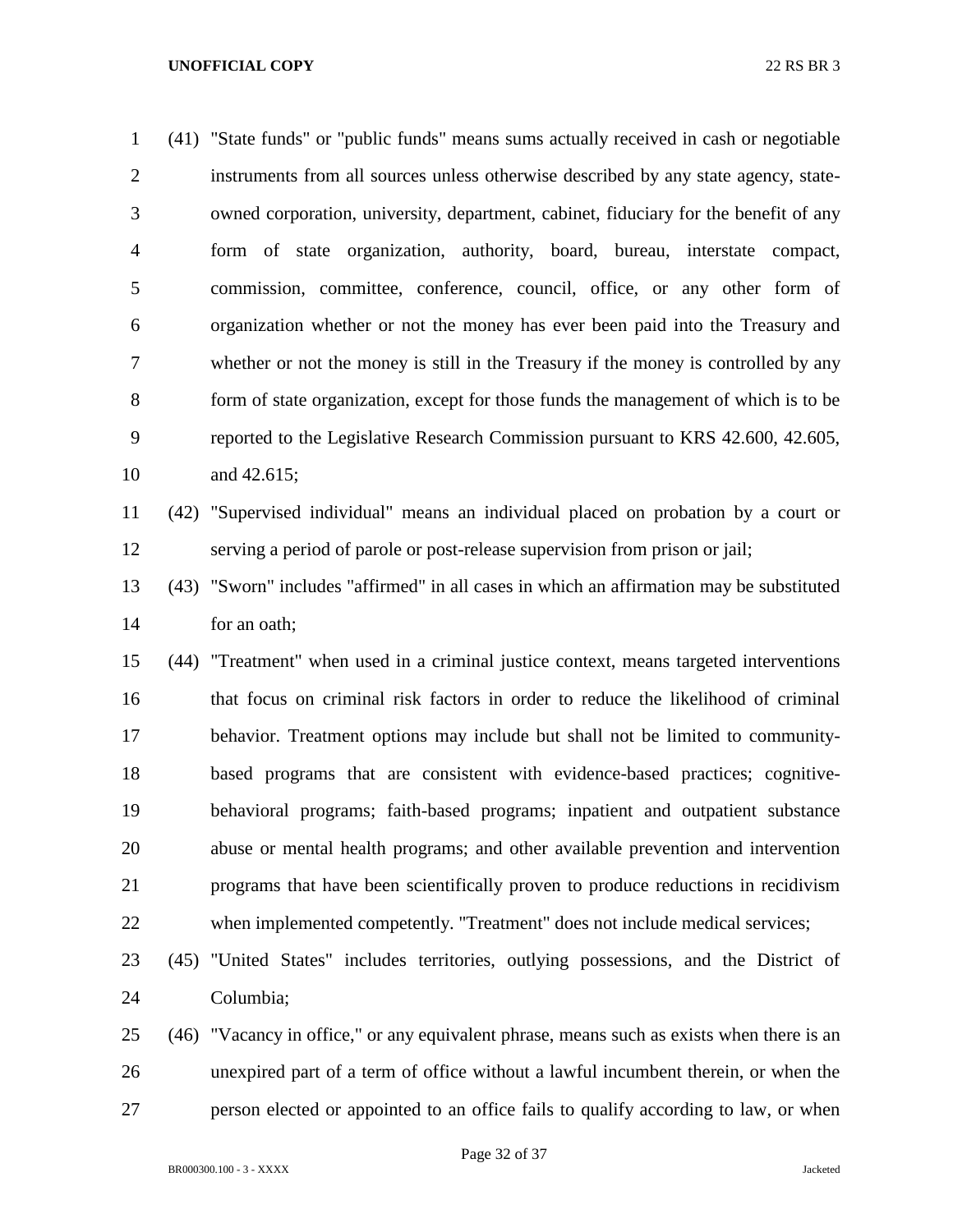| $\mathbf{1}$   | there has been no election to fill the office at the time appointed by law; it applies |
|----------------|----------------------------------------------------------------------------------------|
| $\overline{2}$ | whether the vacancy is occasioned by death, resignation, removal from the state,       |
| 3              | county or district, or otherwise;                                                      |
| 4              | (47) "Violate" includes failure to comply with;                                        |
| 5              | (48) "Will" includes codicils; "last will" means last will and testament;              |
| 6              | (49) "Year" means calendar year;                                                       |
| 7              | (50) "City" includes town;                                                             |
| 8              | (51) Appropriation-related terms are defined as follows:                               |
| 9              | "Appropriation" means an authorization by the General Assembly to expend,<br>(a)       |
| 10             | from public funds, a sum of money not in excess of the sum specified, for the          |
| 11             | purposes specified in the authorization and under the procedure prescribed in          |
| 12             | KRS Chapter 48;                                                                        |
| 13             | "Appropriation provision" means a section of any enactment by the General<br>(b)       |
| 14             | Assembly which is not provided for by KRS Chapter 48 and which authorizes              |
| 15             | the expenditure of public funds other than by a general appropriation bill;            |
| 16             | "General appropriation bill" means an enactment by the General Assembly<br>(c)         |
| 17             | that authorizes the expenditure of public funds in a branch budget bill as             |
| 18             | provided for in KRS Chapter 48;                                                        |
| 19             | (52) "Mediation" means a nonadversarial process in which a neutral third party         |
| 20             | encourages and helps disputing parties reach a mutually acceptable agreement.          |
| 21             | Recommendations by mediators are not binding on the parties unless the parties         |
| 22             | enter into a settlement agreement incorporating the recommendations;                   |
| 23             | (53) "Biennium" means the two (2) year period commencing on July 1 in each even-       |
| 24             | numbered year and ending on June 30 in the ensuing even-numbered year;                 |
| 25             | (54) "Branch budget bill" or "branch budget" means an enactment by the General         |
| 26             | Assembly which provides appropriations and establishes fiscal policies and             |
| 27             | conditions for the biennial financial plan for the judicial branch, the legislative    |
|                |                                                                                        |

Page 33 of 37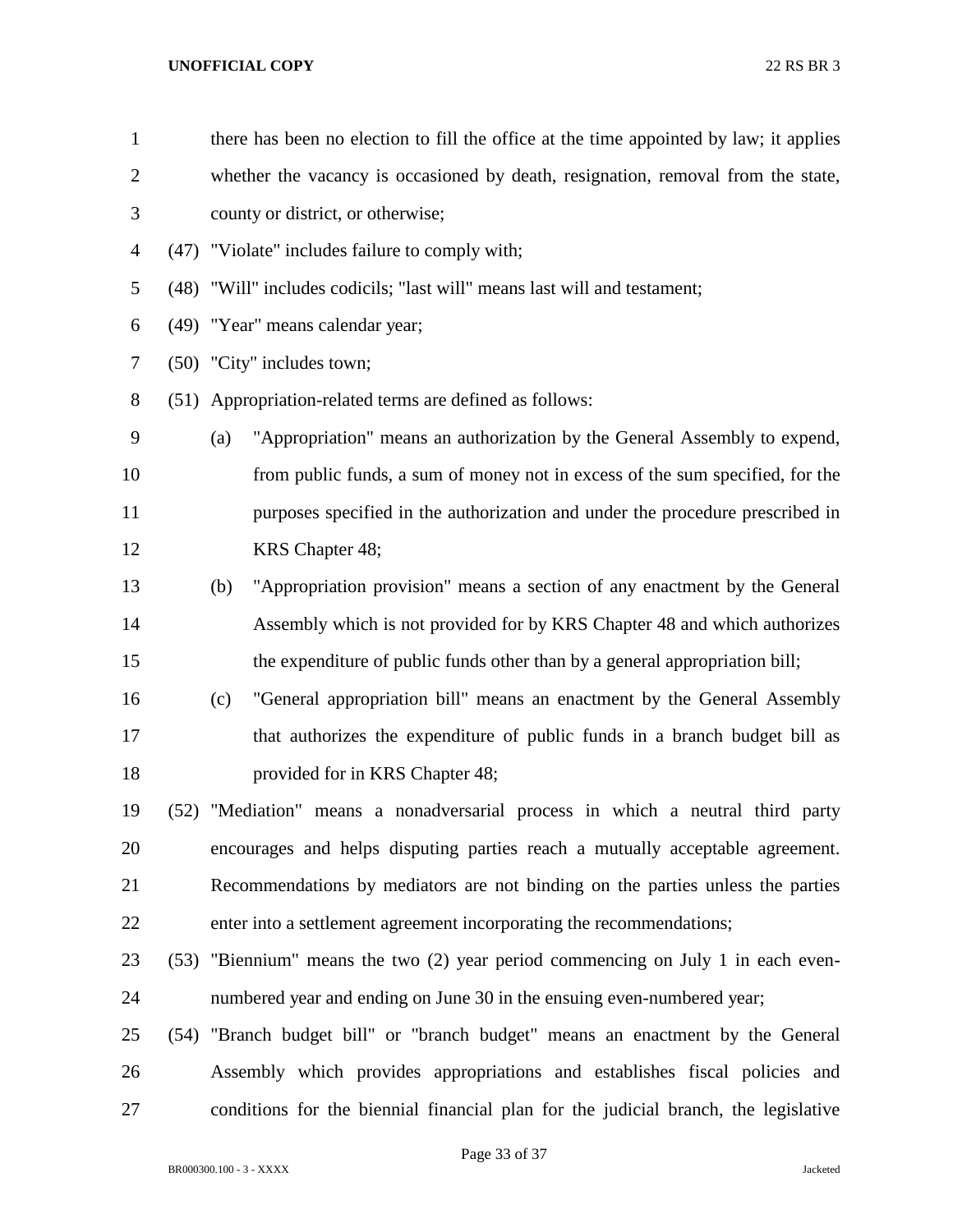branch, and the executive branch, which shall include a separate budget bill for the Transportation Cabinet;

- (55) "AVIS" means the automated vehicle information system established and maintained by the Transportation Cabinet to collect titling and registration information on vehicles and boats and information on holders of motor vehicle operator's licenses and personal identification cards;
- (56) "Cooperative," except in KRS Chapter 272, includes a limited cooperative association; and

 (57) "Unmanned aircraft system" means an aircraft that is operated without the possibility of direct human interaction from within or on the aircraft and includes everything that is on board or otherwise attached to the aircraft and all associated elements, including communication links and the components that control the small unmanned aircraft that are required for the safe and efficient operation of the unmanned aircraft in the national airspace system.

15 Section 26. KRS 15.404 (Effective June 29, 2021) is amended to read as follows:

 (1) (a) Any peace officers employed or appointed after December 1, 1998, who have not successfully completed basic training at a school certified or recognized by the Kentucky Law Enforcement Council, shall within one (1) year of their appointment or employment, successfully complete a basic training course, as established by KRS 15.440, at a school certified or recognized by the Kentucky Law Enforcement Council or receive a basic training credit approved by the Kentucky Law Enforcement Council under KRS 24 15.440(1)(d)6.

 (b) In the event of extenuating circumstances beyond the control of an officer that prevent the officer from completing basic training within one (1) year, the commissioner of the department or his or her designee may grant the officer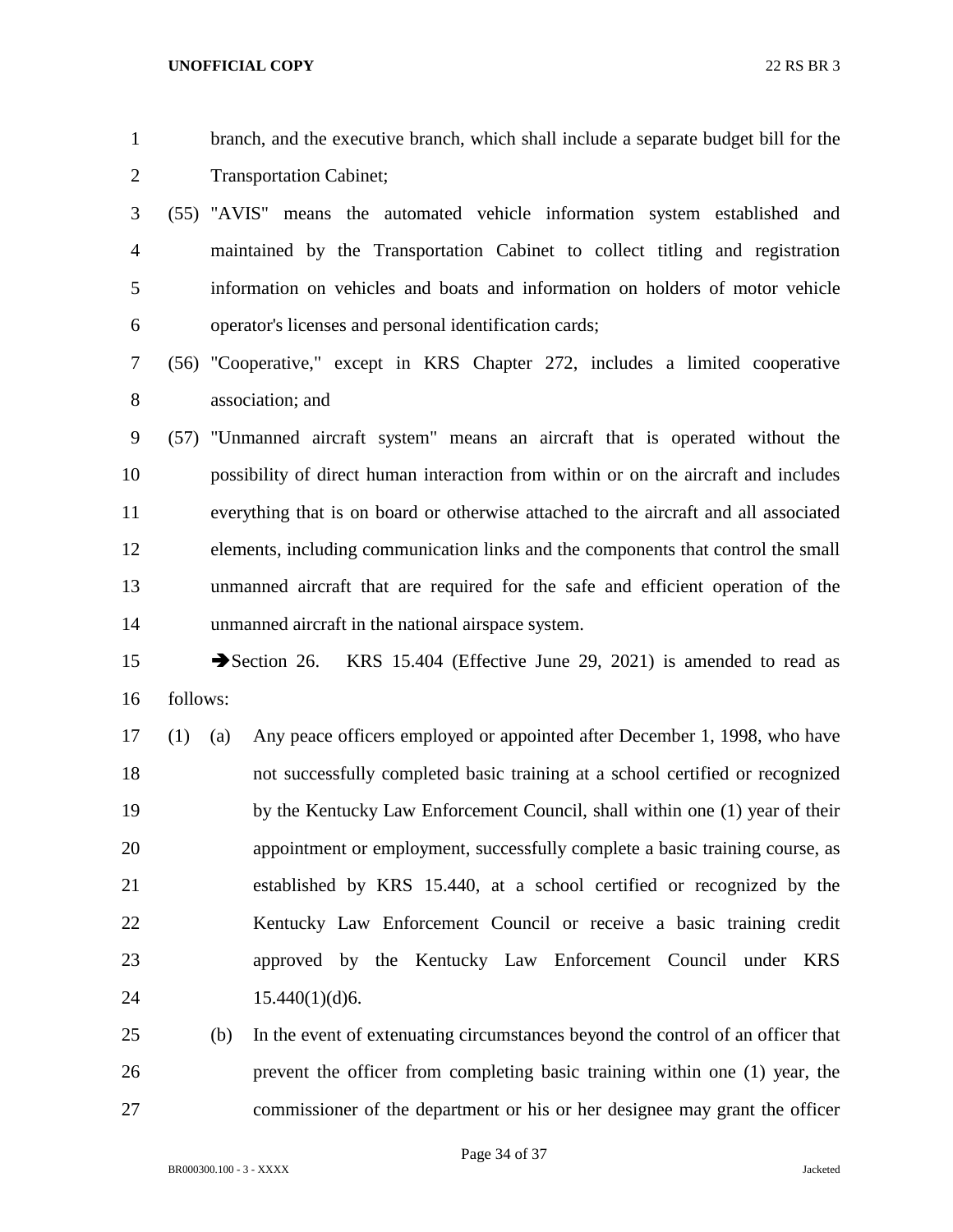an extension of time, not to exceed one hundred eighty (180) days, in which to complete the training.

- (c) Any peace officer who fails to successfully complete basic training within the specified time periods, including extensions, shall lose his or her law enforcement powers and his or her precertification status shall lapse. Further, the peace officer shall be prohibited from serving as a peace officer for a period of one (1) year from the date that his or her precertification lapses.
- (2) (a) All peace officers with active certification status shall successfully complete forty (40) hours of annual in-service training that has been certified or recognized by the Kentucky Law Enforcement Council, that is appropriate to the officer's rank and responsibility and the size and location of his department.
- (b) In the event of extenuating circumstances beyond the control of an officer that prevent the officer from completing the in-service training within one (1) year, the commissioner of the department or his or her designee may grant the 16 officer an extension of time, not to exceed one hundred eighty (180) days, in which to complete the training. If the officer is unable to complete the in- service training due to injury or illness that prevents him or her from working as a peace officer, the one hundred eighty (180) day extension shall begin on the date that the officer returns to work.
- (c) Any peace officer who fails to successfully complete in-service training within the specified time periods, including extensions, shall lose his or her law enforcement powers and his or her certification status shall be changed to training deficiency status.
- (d) When a peace officer is deficient in required training, the commissioner of the department or his or her designee shall notify the council, which shall notify the peace officer and his or her agency.

Page 35 of 37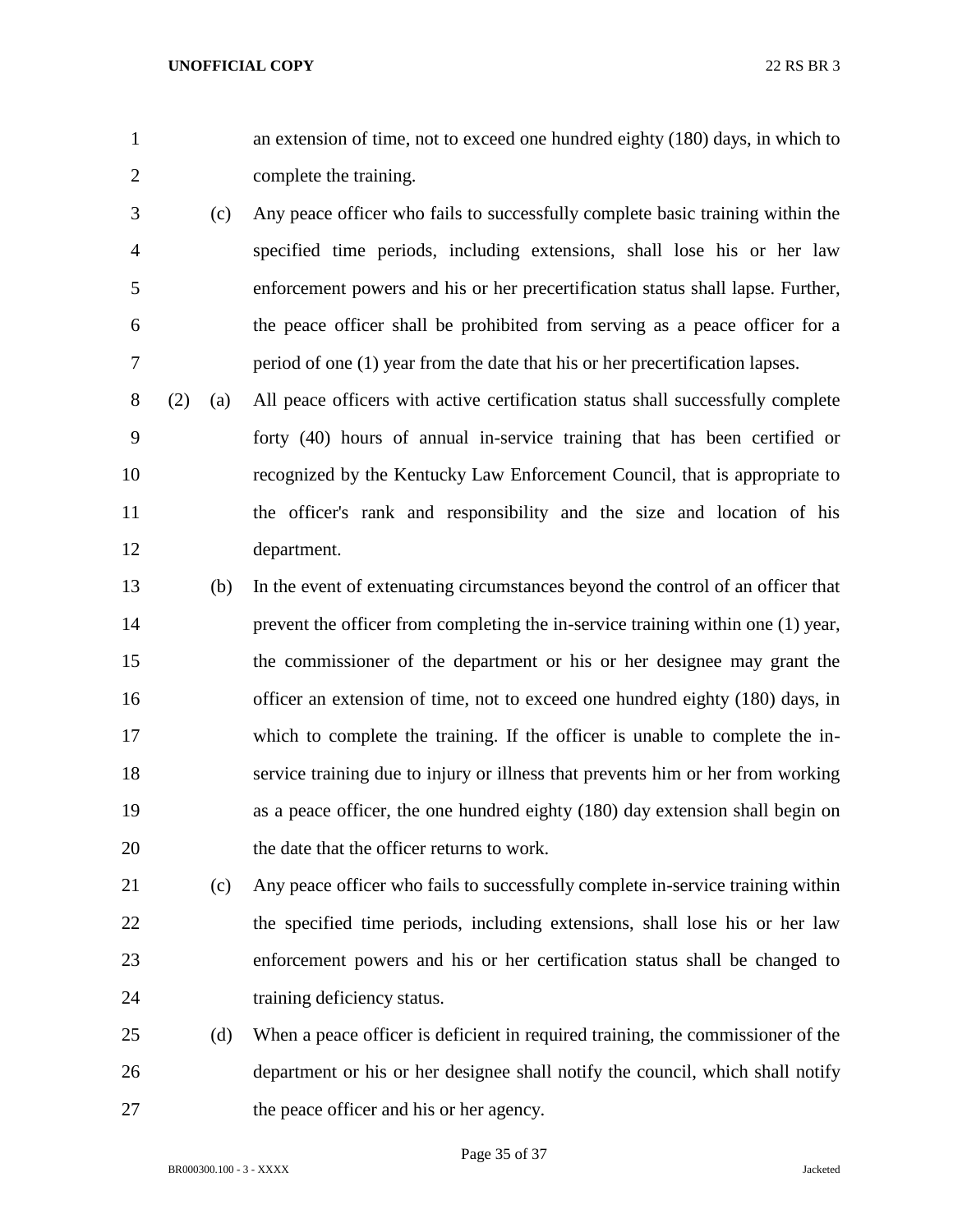| $\mathbf{1}$ |     | (e) | The requirements of this subsection shall be waived for the period of time that                              |
|--------------|-----|-----|--------------------------------------------------------------------------------------------------------------|
| 2            |     |     | a peace officer is serving on active duty in the United States Armed Forces.                                 |
| 3            |     | (f) | This waiver shall be retroactive for peace officers from the date of September                               |
| 4            |     |     | 11, 2001.                                                                                                    |
| 5            | (3) |     | An officer who has lost his or her law enforcement powers due solely to his or her                           |
| 6            |     |     | failure to meet the in-service training requirements of this section may regain his or                       |
| 7            |     |     | her certification status and law enforcement powers upon successful completion of                            |
| 8            |     |     | the training deficiency.                                                                                     |
| 9            | (4) | (a) | Any constable who is elected may apply for admission to a basic training                                     |
| 10           |     |     | course, as established by KRS 15.440, at a school certified or recognized by                                 |
| 11           |     |     | <u>the Kentucky Law Enforcement Council. The constable shall meet all</u>                                    |
| 12           |     |     | precertification requirements established pursuant to KRS 15.382 for                                         |
| 13           |     |     | <b>The</b><br><i>constable shall bear</i><br>all<br>attendance.<br>costs<br><i>associated</i><br><u>with</u> |
| 14           |     |     | precertification. The constable shall bear all costs associated with                                         |
| 15           |     |     | <u>completion of the basic training course, except the costs of basic training at</u>                        |
| 16           |     |     | <u>a course established pursuant to KRS 15.340.</u>                                                          |
| 17           |     | (b) | <u>The basic training course shall accept the constable for basic training so</u>                            |
| 18           |     |     | long as:                                                                                                     |
| 19           |     |     | <b>The constable meets the precertification requirements; and</b><br>I.                                      |
| 20           |     |     | The basic training course has the training capacity to instruct the<br>2.                                    |
| 21           |     |     | constable.                                                                                                   |
| 22           |     |     | Section 27. KRS 15.340 is amended to read as follows:                                                        |
| 23           |     |     | Subject to approval by the secretary, the department may make its facilities and services                    |
| 24           |     |     | available upon the following terms:                                                                          |
| 25           | (1) |     | The department may determine to which law enforcement agencies, corrections                                  |
| 26           |     |     | agencies, and court agencies and its officers it will offer training;                                        |
| 27           | (2) |     | In determining the law enforcement officers for which it will offer training and in                          |
|              |     |     |                                                                                                              |

Page 36 of 37